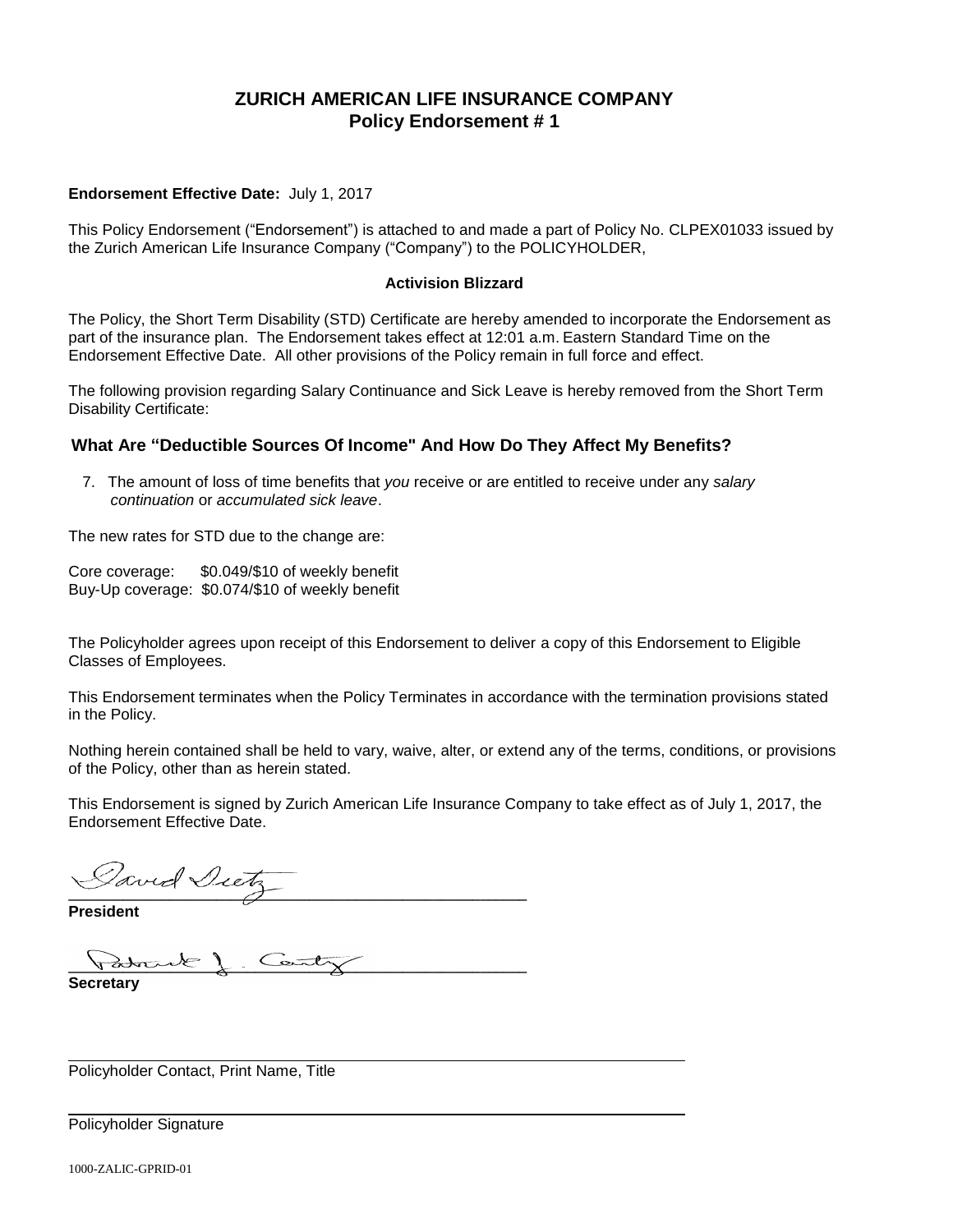# **Zurich American Life Insurance Company**

# **Short Term Disability Plan**

## **Benefits Schedule**

This *Plan* provides financial protection for *you* by paying a portion of *your income* if *you* become disabled due to a *sickness* or *injury* while covered under this *Plan*. The amount *you* receive is based on the amount *you* earned before *your* disability began. In some cases, *you* can receive disability payments even if *you* work while *you* are disabled.

This Benefits Schedule (hereinafter "Schedule") is a summary of some of the features and benefits of *your employer's* Short Term Disability *Plan*. It is not a contract. *You* are not necessarily entitled to insurance because *you* received this Schedule. *You* are only entitled to insurance if *you* are eligible in accordance with the terms of the Certificate, *you* have met *your employer's* eligibility requirements and premium has been paid. For a complete description of the terms, conditions, exclusions and limitations of *your employer's Plan*, refer to *your* Certificate. In the event of a discrepancy between this Schedule and the Certificate, the Certificate will govern.

**Policyholder:** Activision Blizzard

**Policy Number:** CLPEX01033

**Policy Effective Date:** January 1, 2017

Plan Year: January 1, 2017 through December 31, 2017 and each following January 1<sup>st</sup>.

**Eligible Classes:** All persons in the following class(es)are eligible for *employee* coverage:

**Class 1 (Core and Buy-Up):** All active, *full-time employees* of Activision Publishing, Inc. (and any of its subsidiaries and other affiliates) on the US payroll system regularly working a minimum of 30 hours per week, excluding all other *employees* classified as Executive.

#### **Minimum Hours Requirement For Active Employment:**

**Full-Time Employees:** *Employees* must be working at least 30 regularly scheduled hours per week.

#### **Service Waiting Period:**

**Full-Time Employees:** For *employees* in an *eligible class* on or before the *Policyholder's Policy* effective date: First day of the month coincident with or next following the date of hire. For *employees* in an *eligible class* after the *Policyholder's Policy* effective date: First day of the month coincident with or next following the date of hire.

#### **Who Pays For The Coverage:**

 **Basic Plan:** *Your employer* pays the cost of *your* coverage.  **Buy-Up Plan:** *You* pay the cost of *your* coverage.

#### **Elimination Period:**

For a *Sickness or Injury*: 7 days Benefits begin the day after the *elimination period* is completed.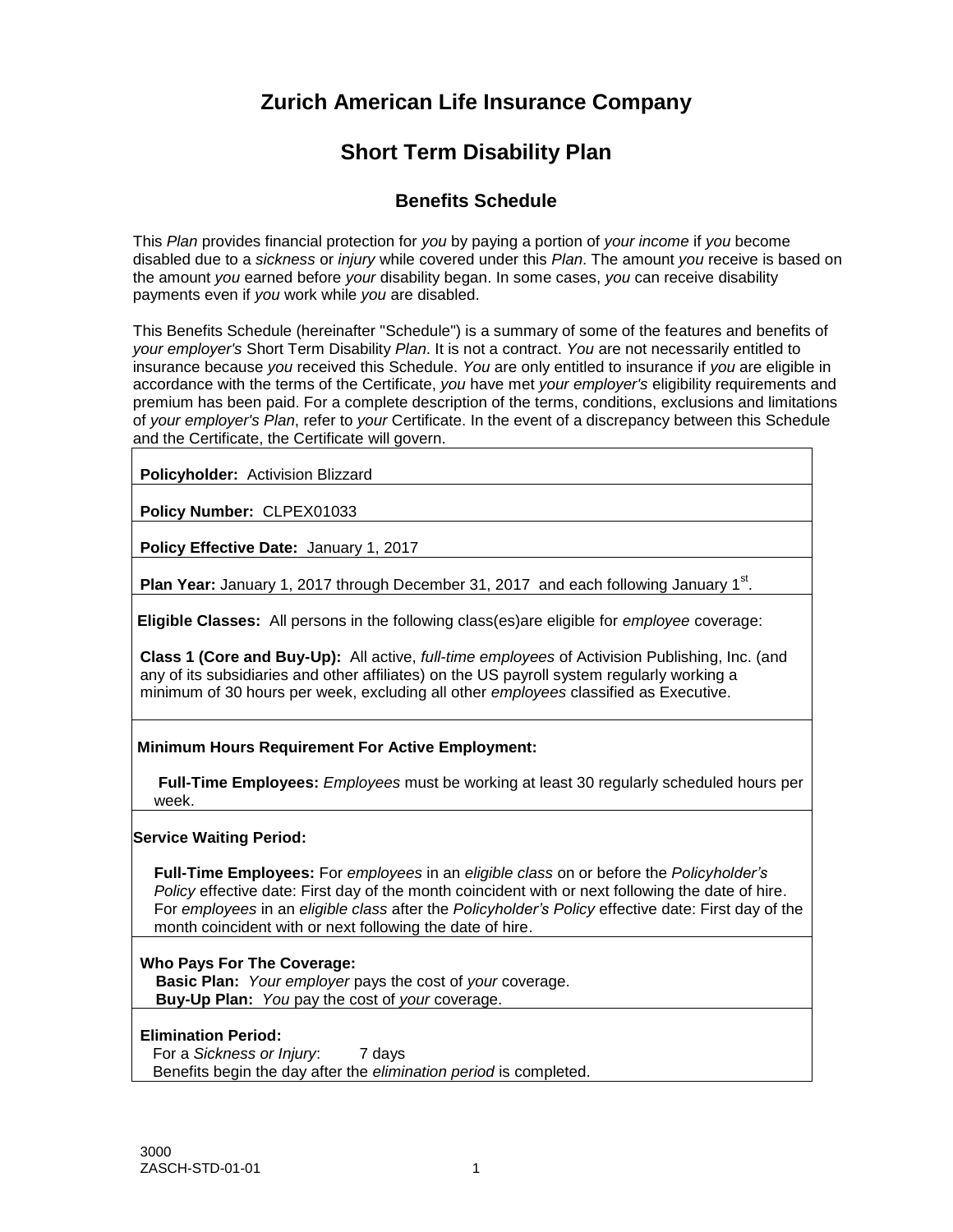| <b>WEEKLY BENEFIT</b>                                                                                                                                                                               |                                                                                                                                                                                      |
|-----------------------------------------------------------------------------------------------------------------------------------------------------------------------------------------------------|--------------------------------------------------------------------------------------------------------------------------------------------------------------------------------------|
| <b>Core Benefit:</b> 60% of your weekly earnings up to \$2,037, less deductible sources of income.<br>Buy-Up Benefit: 80% of your weekly earnings up to \$3,076, less deductible sources of income. |                                                                                                                                                                                      |
| <b>Maximum Weekly Benefit:</b><br>Core Benefit:<br>Buy-Up Benefit:                                                                                                                                  | \$2,037<br>\$3,076                                                                                                                                                                   |
| <b>Minimum Weekly Benefit:</b>                                                                                                                                                                      | \$25<br>You are not eligible for the minimum weekly<br>benefit during periods of overpayment until<br>the overpayment has been recovered by us,<br>or offset by your weekly benefit. |
| <b>Pre-Existing Condition Limitation:</b>                                                                                                                                                           | 3/12 applies, for Late Applicant Buy-Up Benefit<br>only.                                                                                                                             |
| <b>Maximum Weekly Benefit Period:</b>                                                                                                                                                               | 25 weeks                                                                                                                                                                             |
| <b>Rehabilitation Program:</b>                                                                                                                                                                      | Included, refer to the Certificate for program<br>details.                                                                                                                           |
|                                                                                                                                                                                                     |                                                                                                                                                                                      |

*Your* **benefit may be reduced by** *deductible sources of income* **and** *disability earnings***. Some disabilities may not be covered.**

## **Limited and Excluded Conditions and Disabilities:**

*Your weekly benefit* amount may not be more than 60% (Core Benefit) or 80% (Buy-Up Benefit) of your *covered weekly earnings*. At any time that "*Deductible Sources of Income*" are payable to *you* while receiving *your weekly benefit*, *your weekly benefit* amount may be reduced by the total amount exceeding 100% of *your covered weekly earnings*. For additional information regarding "Deductible Sources of Income", refer to *your* Certificate.

*Your* plan does not cover disabilities related to all *injuries*, *sickness* or disease. Refer to *your* Certificate for a complete list of exclusions and limitations.

If *you* are receiving or are eligible to receive benefits for a disability under a prior disability plan that was sponsored by *your employer* or *you* were terminated before the effective date of this *Plan*, then no benefits will be payable for the disability under this *Policy.*

#### **IMPORTANT: THIS SCHEDULE SHOULD BE ATTACHED TO YOUR CERTIFICATE. THIS SCHEDULE REPLACES ANY PRIOR SCHEDULES ISSUED TO YOU WITH RESPECT TO THE COVERAGES DESCRIBED IN THE CERTIFICATE.**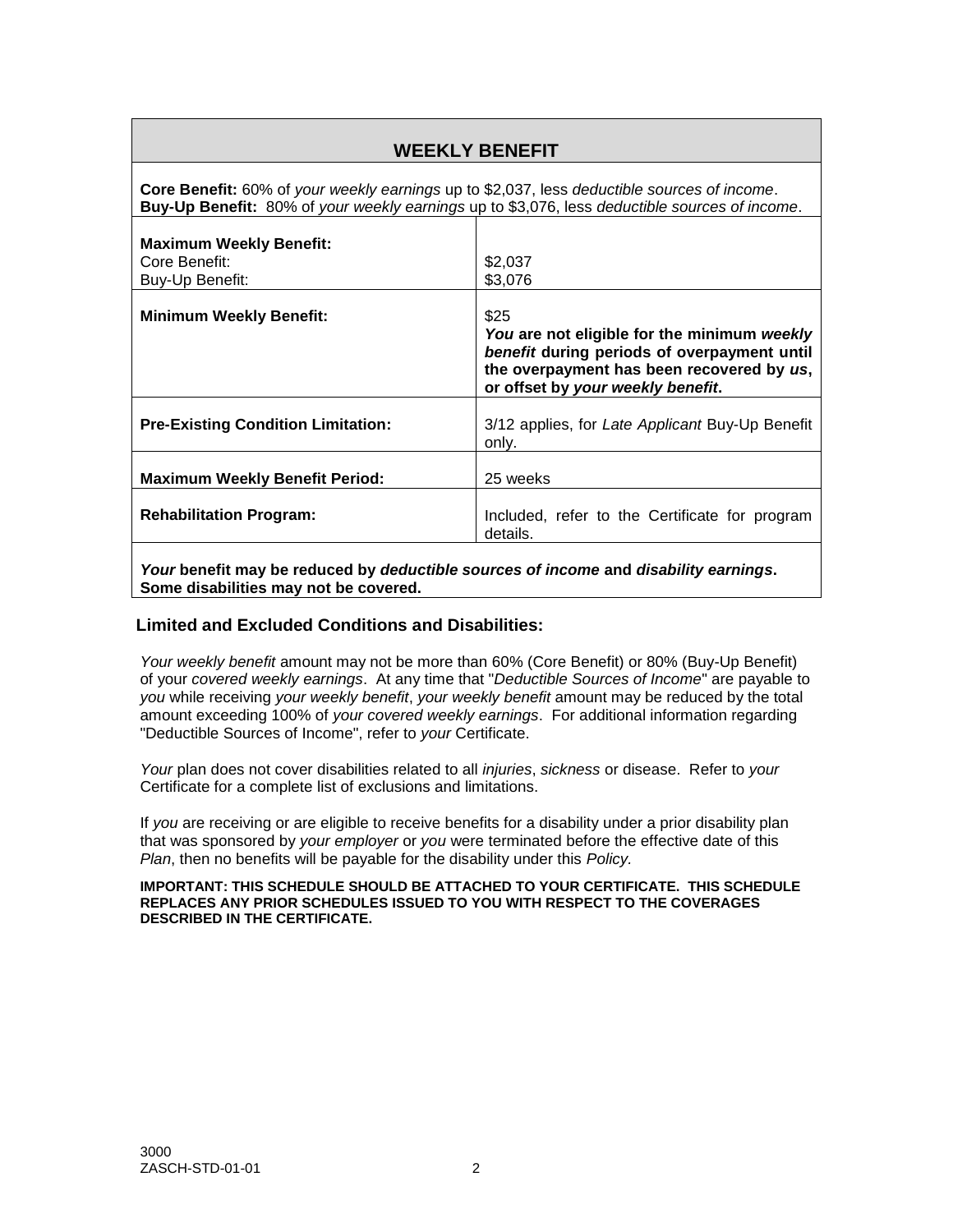## Zurich American Life Insurance Company

# Certificate of Coverage Short Term Disability Plan

#### **Policyholder:** Activision Blizzard **Policy Number:** CLPEX01033

This is *your* Certificate of Coverage, hereinafter "Certificate", as long as *you* are eligible for coverage and *you* meet the requirements for becoming insured. *You* will want to read this Certificate carefully and keep it in a safe place. This Certificate may be delivered electronically when agreed to by the *Policyholder* and *us*.

This Short Term Disability *Plan* provides financial protection for *you* by paying a portion of *your* income if *you* become disabled due to an *illness* or *injury* while covered under this *Plan*. The amount *you* receive is based on the amount *you* earned before *your* disability began. In some cases, *you* can receive disability payments even if *you* work while *you* are disabled.

Throughout this document the words "*we*", "*our*", "*us*", and "the Company" means Zurich American Life Insurance Company. The words "*you*" and "*your*" mean the insured *employee* of the *Policyholder* sponsoring this *Plan*. Some terms and provisions are written as required by insurance *law*. Important terms are defined in the Glossary section of the Certificate. Defined terms appear in italic print. If *you* should have any questions about the content or provisions, please consult *us* electronically through *our* website or at the toll free number provided below. *We* will assist *you* in any way to help *you* understand *your* benefits.

The benefits described in this Certificate are subject in every way to the entire Group Insurance Policy. If the terms and provisions of the Certificate are different, the *Policy* will govern. The Group Insurance Policy includes this Certificate, the Benefit Schedule(s), and any riders or amendments issued with the Group Insurance Policy. The *Policyholder's* application and any application or *evidence of insurability* completed by *you* or on *your* behalf, when applying for coverage or an increase in coverage, are also considered part of the *Policy*.

*Your* coverage may be cancelled or changed in whole or in part under the terms and provisions of the *Policy*. The *Policy* is delivered in and is governed by the *laws* of the governing jurisdiction and to the extent applicable by the Employee Retirement Income Security Act of 1974 (ERISA) and any amendments.

#### **THE INSURANCE POLICY UNDER WHICH THIS CERTIFICATE IS ISSUED IS NOT A POLICY OF WORKERS' COMPENSATION INSURANCE. YOU SHOULD CONSULT YOUR EMPLOYER TO DETERMINE WHETHER YOUR EMPLOYER IS A SUBSCRIBER TO THE WORKERS' COMPENSATION SYSTEM.**

For purposes of effective dates and ending dates under the Group *Policy*, all days begin at 12:01 a.m. Central Standard Time and end at 12:00 midnight Central Standard Time at the *Policyholder's* address.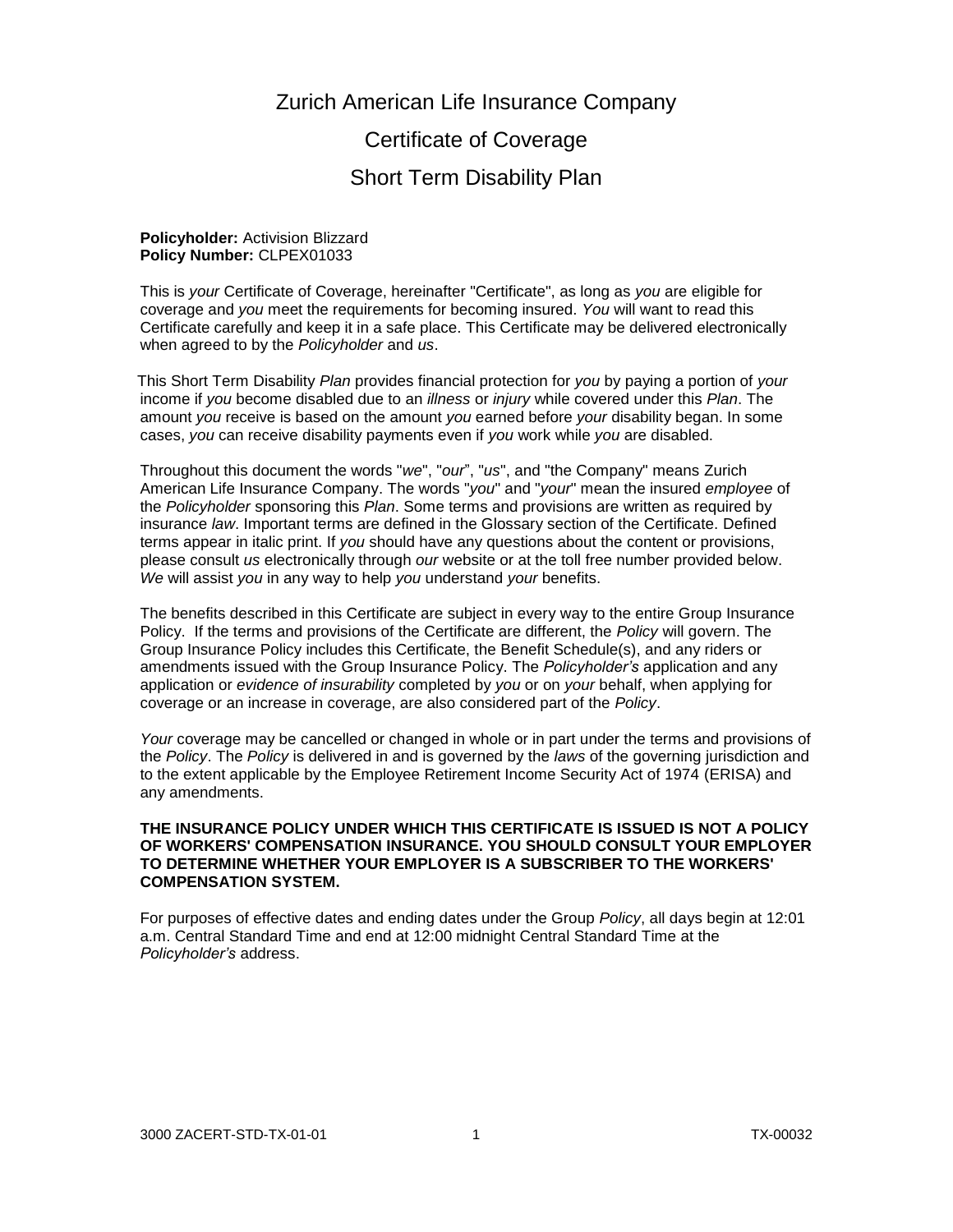Zurich American Life Insurance Company is located at:

#### **1299 Zurich Way Schaumburg, IL 60196**

*Our* toll free number is: 877-278-7556 *Our* website address is: www.zurichna.com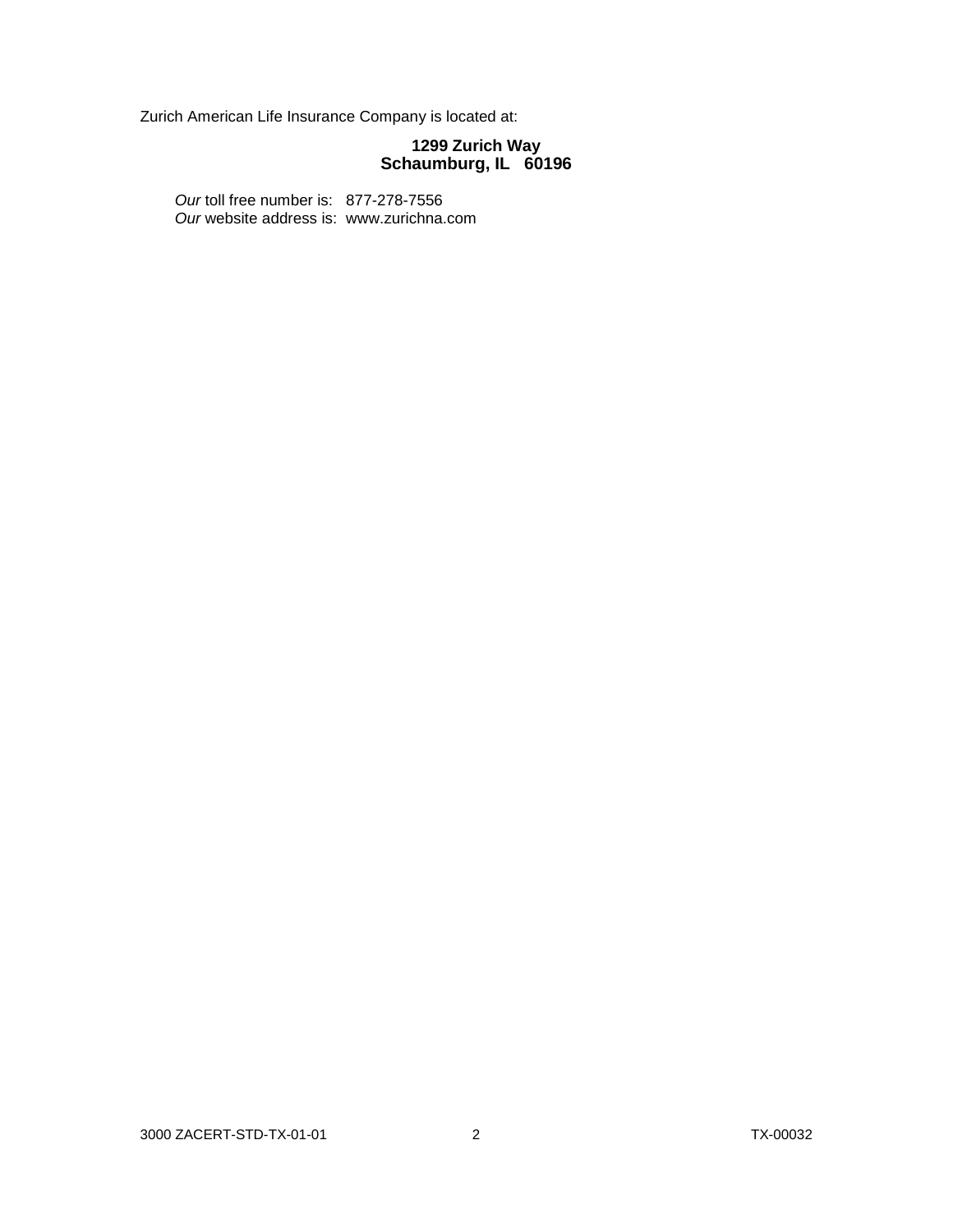# **Table of Contents**

Special Notices General Provisions Short Term Disability Benefits Programs Claim Information Claim Procedures and Appeals Glossary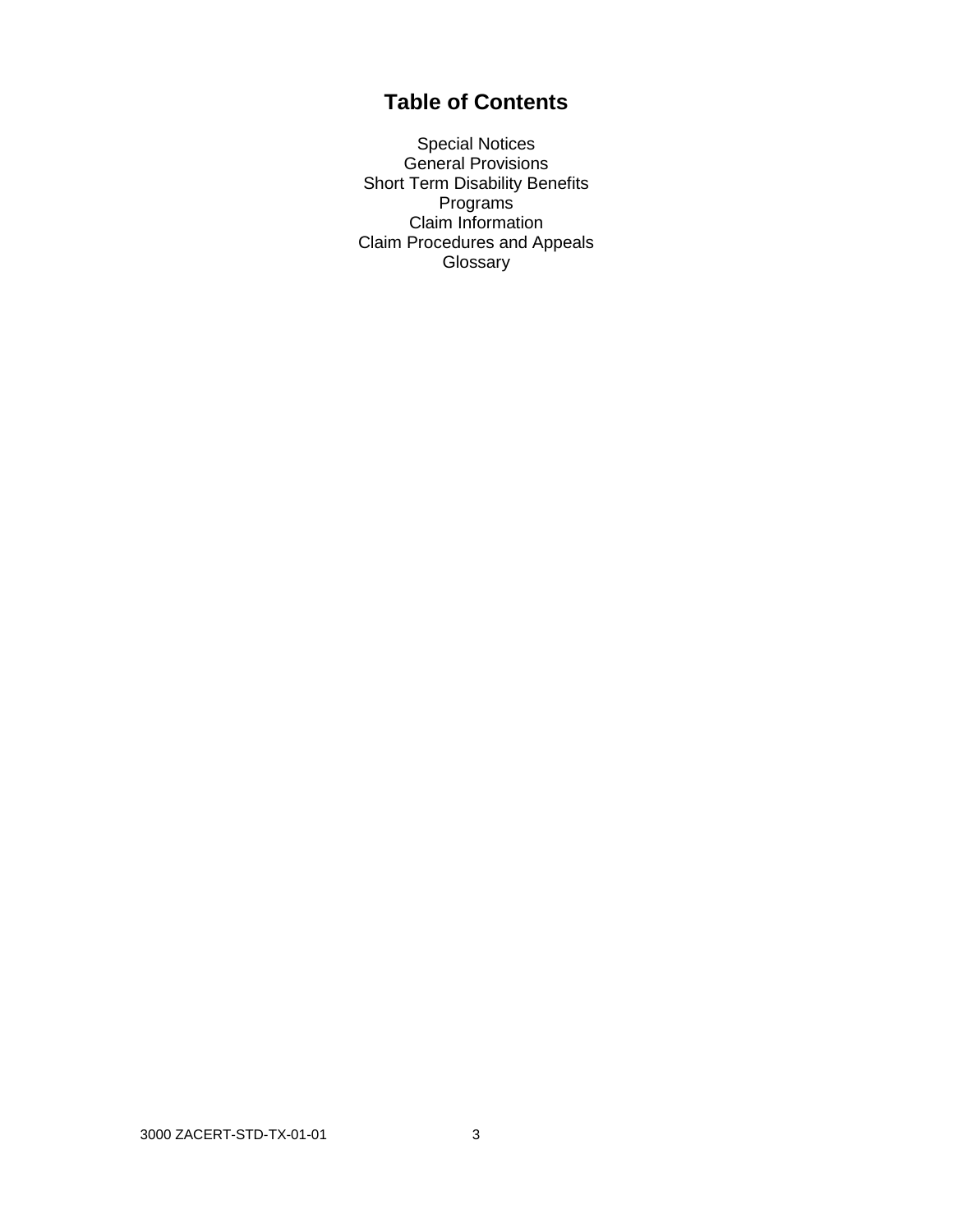# Special Notices

Zurich American Life Insurance Company Toll Free Number: 877-278-7556 Social Security Advocacy Program: 877-278-7556 Claim Information Toll Free Number: 877-278-7556

No benefits are covered under this Certificate in the absence of payment of current premiums subject to the *grace period* and the Premium Section of the Group Insurance *Policy*. Unless specifically provided for in any applicable termination or continuation of coverage provision, described in this Certificate or under the terms of the Group Insurance *Policy*, this *Plan* does not pay benefits for a disability incurred before coverage starts under this *Plan*. This *Plan* will not pay any benefits for any losses, claims or expenses that start after coverage ends.

Benefits may be modified during the term of this *Plan* as specifically provided under the terms of the Group Insurance *Policy* or upon renewal. If benefits are modified, the revised benefits (including any reduction in benefits or elimination of benefits) apply to any losses incurred that start on or after the effective date of the *Plan* modification. There are no vested rights to receive any benefits described in the Group Insurance *Policy* or in this Certificate beyond the date of termination or renewal including if the loss, *accident* or disability starts on or after the effective date of the *Plan* modification, but prior to *your* receipt of amended *Plan* documents.

This *Policy* prohibits a distinction on the basis of marital status for lack of marital status between an *Insured* and the other parent in the determination of the dependents for the beneficiaries of the *Insured*, or both.

#### **Fraud Notice**

**Any person who, with intent to defraud or knowing that he/she is facilitating a fraud against an insurer, submits an application or files a claim containing a false or deceptive statement, commits insurance fraud, which is a crime and subjects the person to civil and criminal penalties.**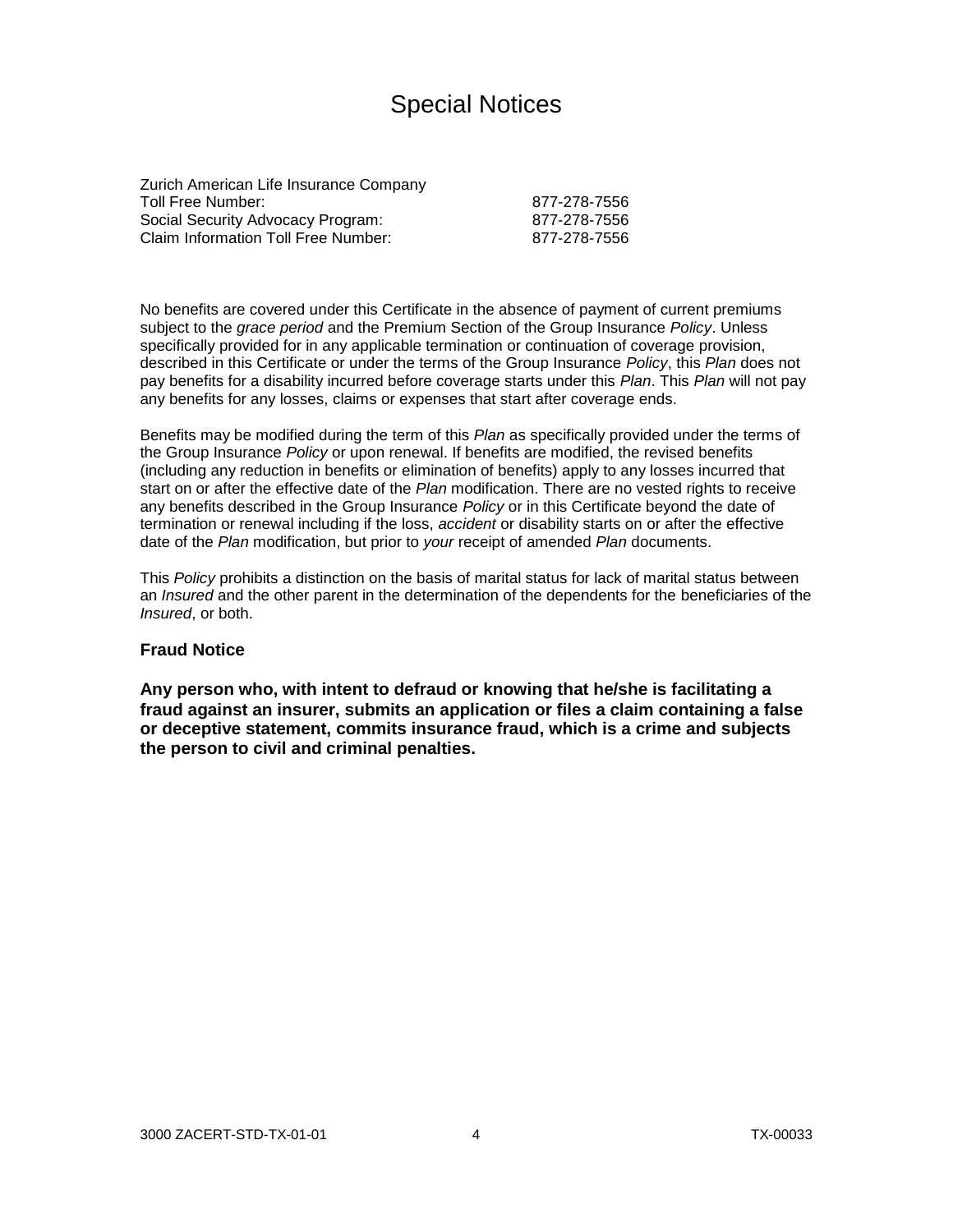## **General Provisions Zurich American Life Insurance Company Your Short Term Disability Plan**

This Short Term Disability *Plan* provides *you* with a source of weekly income if *you* should become disabled and unable to work because of an *sickness* or *injury* while covered under this *Plan*.

## **What Is The Certificate?**

This Certificate of Coverage ("Certificate") is a written document prepared by Zurich American Life Insurance Company. It tells *you* important information about *your Plan* such as:

- the coverage to which *you* may be entitled;
- claim processing and administrative procedurees;
- to whom *we* will make a payment; and
- the limitations, exclusions and requirements that apply within the *Plan*.

The Certificate may include attachments such as amendments and riders, which describe additional provisions about *your Plan*. Please read the entire document carefully to fully understand *your* Short Term Disability *Plan*.

## **Eligibility**

## **Who Is Eligible For Coverage**

To be eligible for coverage under this *Plan*, the following requirements must be met:

- *you* must be employed by the *Policyholder*; and
- *you* must be in *active employment*;
- *you* must be in an *eligible class*; and
- *you* must be working inside the United States.

#### **Determining Your Eligible Class**

 *Your employe*r determines the criteria that are used to define the *eligible class(es)* for insurance coverage under this *Plan*. *Your employer* determines if *you* are in an *eligible class*. Such criteria are based solely upon the conditions related to *your* employment. *We* will rely upon the representation of the *employer* as to *your* eligibility for coverage under this *Plan* and as to any fact concerning such eligibility.

 The criteria describing *eligible classes* of *employees* are listed on the Benefits Schedule attached to this Certificate are listed below. Refer to the Benefits Schedule or contact *your employer* to determine if *you* are in an *eligible class*.

#### **When Are You Eligible for Coverage?**

If *you* are working for *your employer* in an *eligible class*, the date *you* are eligible for coverage is the later of:

- the *Plan effective date*; or
- the day after *you* complete *your service waiting period.*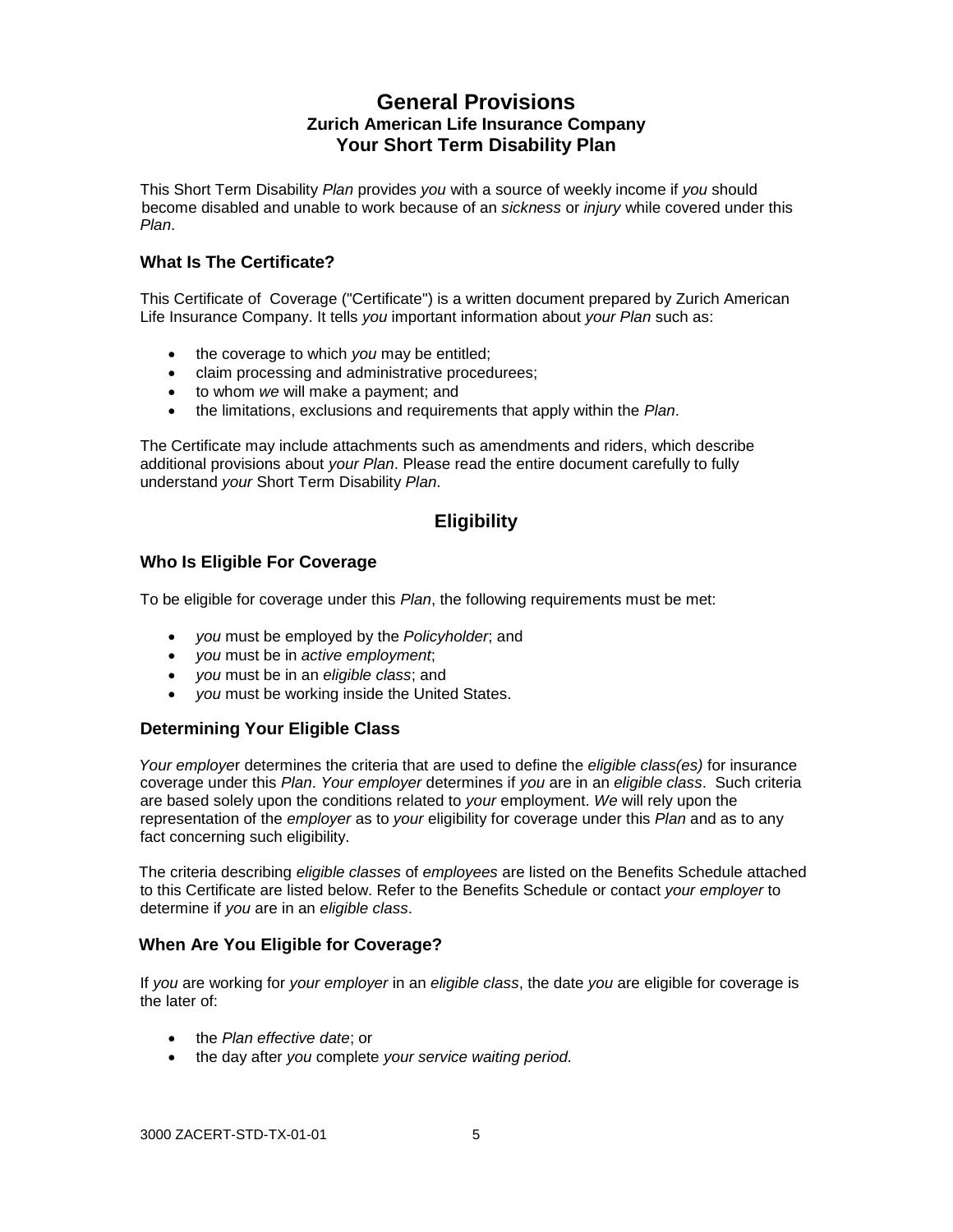#### **New Hires**

If *you* are in an *eligible class* on the date of hire, *your eligibility date* is the date *you* are hired. If *you* enter an *eligible class* after *your* date of hire, *your eligibility date* is the date *you* complete *your service waiting period*. If *you* have already satisfied the *service waiting period* with the *Policyholder* before *you* enter the *eligible class*, *your eligibility date* is the date *you* enter the *eligible class*.

#### **What Is A Service Waiting Period?**

Once *you* enter an *eligible class, you* will need to complete the *service waiting period* before *your* coverage under the *Plan* begins. The *service waiting period* is the continuous length of time that *you* must be in *active employment* and in an *eligible class* before *you* are eligible for coverage under this *Plan*. The *service waiting period* will be extended by the number of days *you* are not in *active employment.* The *service waiting period* is shown on the Benefits Schedule.

 Except as noted in the "Reinstatement Provision", if *you* terminate this insurance and later wish to reapply, or if *you* are a former *employee* who is rehired, a new *service waiting period* must be satisfied.

## **Effective Date Of Coverage**

#### **When Does Your Coverage Begin?**

#### **Core Plan**

When *your employer* pays 100% of the cost of *your* coverage under a *Plan*, *your* coverage will begin at 12:01 a.m. Central Standard Time on the first day of the following month on which *you* are eligible for coverage.

#### **Buy-Up Plan**

When *you* and *your employer* share the cost of *your* coverage under a *Plan* or when *you* pay 100% of the cost of *your* coverage, *you* will be covered at 12:01 a.m. Central Standard Time on the latest of:

- the date *you* are eligible for coverage, if *you* apply for insurance on or before that date;
- the date *you* apply for insurance, if *you* apply within 31 days after *your eligibility date*; or
- the date *your* required premium payment is received by *us*.

#### **What If You Are Absent From Work On The Date Your Coverage Would Normally Begin?**

If *you* are absent from work due to *injury*, *sickness*, a *mental illness*, temporary *layoff* or *leave of absence*, on the date *your* insurance would otherwise become effective, *your* coverage, increase in coverage or a new benefits will not begin until the date *you* return to *active employment*.

## **Enrollment**

#### **How Do You Enroll For Coverage?**

*You* will be provided with *Plan* design and enrollment information when *you* first become eligible to enroll. If *you* are not required to contribute towards the cost of coverage, *you* are not required to request coverage or complete an enrollment form. *Your* enrollment will be handled by *your employer*. However, *you* are required to enroll for optional coverage.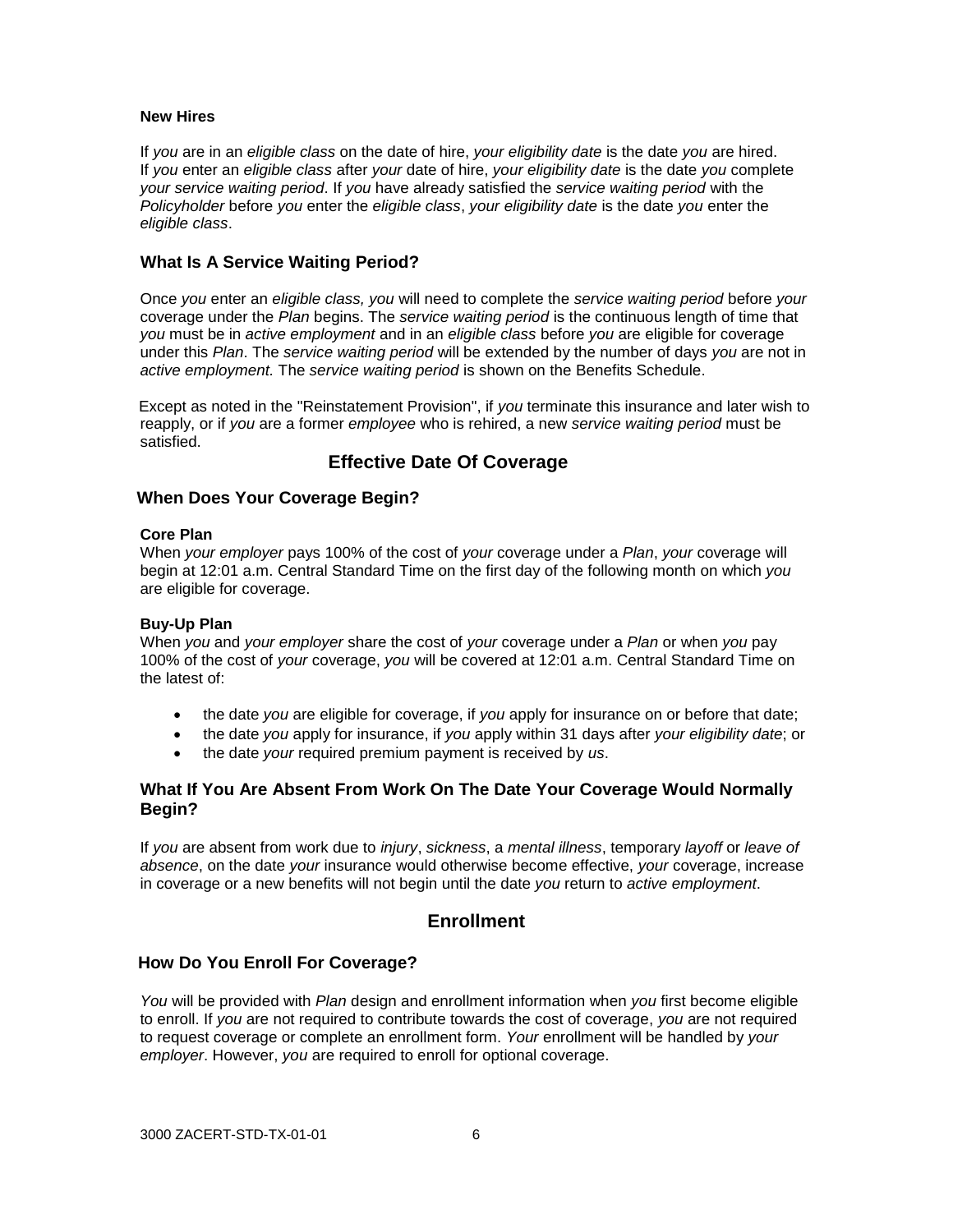If *you* elect to purchase additional coverage at the time of enrollment *you* are required to enroll for coverage. To do so *you* must complete and sign a group insurance enrollment form, satisfactory to *us*, and deliver it to *your employer*.

## **When Do You Enroll?**

If *you* are required to enroll for *your* insurance, you will need to enroll within 31 days of *your eligibility date*. Otherwise, *you* may be considered a *late applicant*. If *you* miss the enrollment period, *you* will not be able to participate in the *Plan* until:

- *you* complete the requirements for a *late applicant* described below; and
- *we* approve *you* as a *late applicant*; or
- until the next *enrollment period*.

If *you* do not enroll for coverage when *you* first become eligible *you* may be denied coverage if *your evidence of insurability* is not satisfactory.

## **Late Applicant Enrollment Requirements**

If *you* do not enroll for coverage within 31 days after becoming eligible, but wish to do so later, *your employer* will provide *you* with information on when and how *you* can enroll as a *late applicant*.

#### *IMPORTANT NOTE:* **As a** *late applicant, you* **may be denied coverage if** *your evidence of insurability* **is not satisfactory.** *Your* **effective date of coverage may be delayed or** *your*  **benefits may be reduced.**

*You* must complete an enrollment form and submit *evidence of insurability* to *us*. *We* will review the information and solely determine *your eligibility date*. *We* will notify *you* and *your employer* of *our* decision.

*Late applicants* are subject to the *pre-existing condition* limitation.

## **After Coverage Begins**

## **When May You Elect to Change Your Coverage (Class 1)?**

*You* will need to contact *your employer* to determine when *you* may increase *your* coverage. *Your employer* will provide *you* with information and forms *you* need to initiate the process. *Your employer* will notify *us* of the date of the change.

## **When Will Changes To Your Coverage Take Effect?**

#### **Effective Date for Benefit Changes by Election**

Once *your* coverage begins, any increased or additional coverage will take effect the first of the month following the date of the change if *you* are in *active employment* or if *you* are on a covered *layoff or leave of absence.* If *you* are not in *active employment* due to *injury* or *sickness,* any increased or additional coverage will begin on the date *you* return to *active employment*.

#### **Effective Date for Benefit Changes Due to a Change in Covered Weekly Earnings**

A change in *your weekly benefit* due to a change in *your covered weekly earnings* will be effective on the first of the month next following the date of the change if *you* are in *active employment* or if *you* are on a covered *layoff or leave of absence.* If *you* are not in *active employment* due to *injury*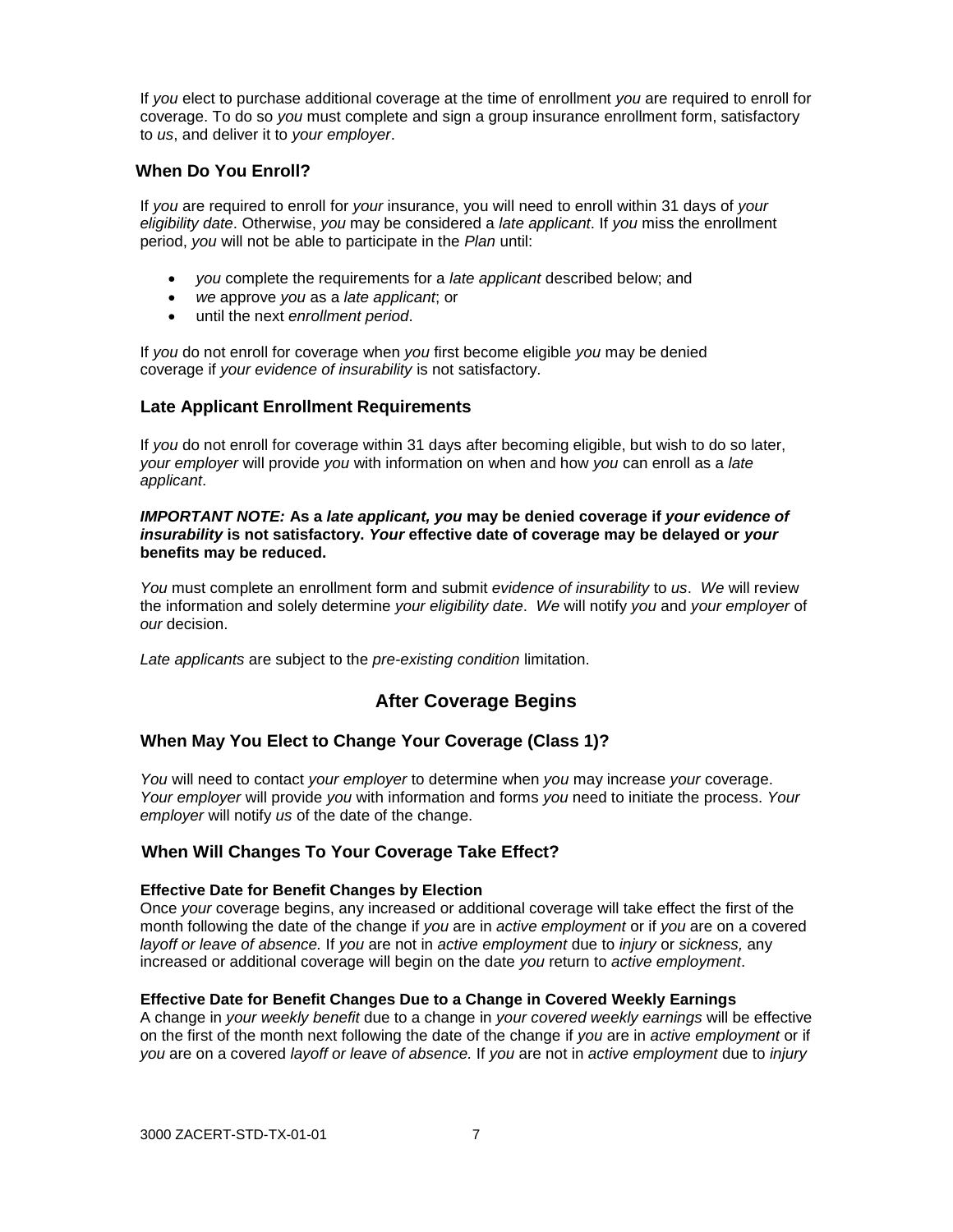or *sickness,* any increased or additional coverage will begin on the date *you* return to *active employment*.

#### **Effective Date for Benefit Changes Due to a Change in Insurance Class**

A change in *your weekly benefit* due to a change in *your eligible class* will be effective on the first of the month next following the date of the change if *you* are in *active employment* or if *you* are on a covered *layoff or leave of absence.* If *you* are not in *active employment* due to *injury* or *sickness,* any increased or additional coverage will begin on the date *you* return to *active employment*.

Neither an increase nor a decrease in coverage will affect a *payable claim* that occurs prior to the increase or decrease.

#### **Effective Date For Benefit Changes By Policy Amendment**

A change in *your covered weekly benefit* due to a change in the *Policy* by an amendment elected by the *Policyholder*, will be effective on the date of the change, if *you* are in *active employment*, or if *you* are on a covered *layoff or leave of absence.* If *you* are not in *active employment* on the date a *benefit payable* change would otherwise be effective, any increased or additional coverage will begin on the date *you* return to *active employment*. A change in *your benefit payable* because of a change made by the Company will normally be effective on the *Policy* anniversary date, or as otherwise determined by state or federal *law*, or by *us*. However, if *you* are not in *active employment* on the date a *benefit payable* change would otherwise be effective, the *benefit payable* change will not be in force until *you* return to *active employment*.

 An increase in *your* Short Term Disability coverage will be subject to a *pre-existing condition* limitation or exclusion as described in this Certificate.

Neither an increase nor a decrease in coverage will affect a *payable claim* that occurs prior to the increase or decrease.

#### **How Do You Pay For Your Coverage?**

*We* will bill *your employer* for the premium and any amount *you* owe. *Your employer* will pay the premium on *your* behalf.

*Your employer* may require *you* to pay a portion for or all of the cost of *your* insurance. *Your employer* will determine the amount of *your Plan* contributions, if any. *Your employer* will advise *you* of the required amount of *your* contributions and inform *you* of any required payroll deductions.

## **When Coverage Ends**

#### **When Does Your Coverage End?**

*Your* coverage under this *Plan* ends on the earliest of:

- the date the *Policy* or a *Plan* is cancelled;
- the date *you* voluntarily stop *your* coverage;
- the date *you* are no longer in an *eligible class;*
- the date *you* are no longer eligible for coverage;
- the date *your eligible class* is no longer covered;
- the last day of the period for which *you* made any required contributions;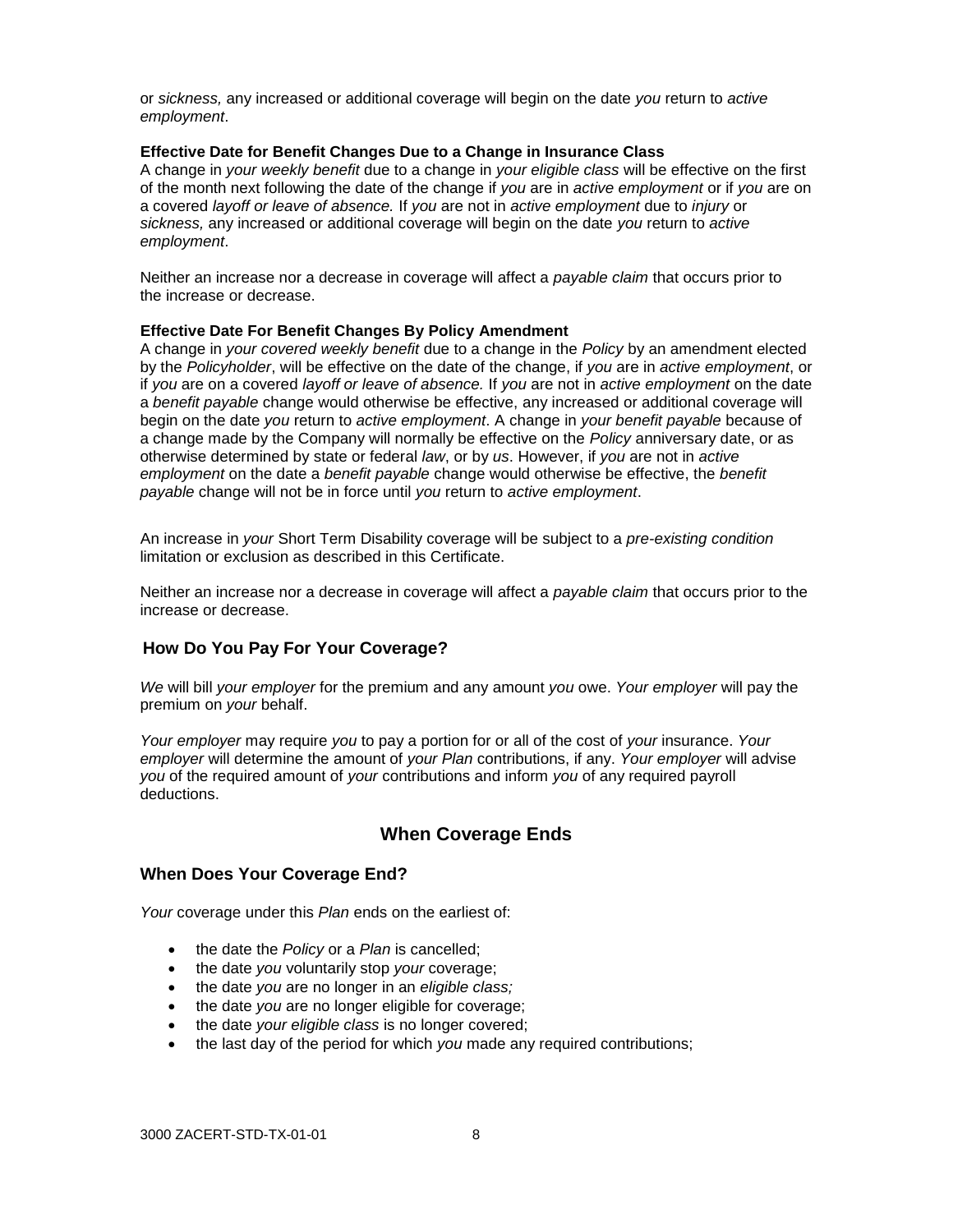- the last day *you* are in *active employment* except as provided under the covered *layoff* or *leave of absence* provision;
- the date *your* employment stops for any reason, including job elimination, or being placed on severance. This will be either the date *you* stop *active employment*, or the day before the first premium due date that occurs after *you* stop *active employment*;
- the date on which *you* retire;
- the date on which *you* voluntarily or involuntarily lose *your* professional license; or
- the date on which *you* begin active duty in the armed forces of any country.

#### **When Will Your Coverage Continue If You Are Temporarily Not Working?**

If premium payments continue to be made on *your* behalf, *we* may deem *your* employment to continue for purposes of remaining eligible for coverage under this *Plan* as described below:

If *you* are not in *active employment* due to *sickness* or *injury*, sabbatical or other authorized leave as agreed to by *your employer* and *us*, *your* coverage may continue up to a maximum of three (3) months from the start of *your* absence, until stopped by *your employer*.

If *you* are on a temporary *layoff*, and if premium is paid, *you* will be covered through the end of the month that immediately follows the month in which *your* temporary *layoff* begins.

If *you* are on an *employer* approved *leave of absence*, and if premium is paid, *your* coverage may continue up to a maximum of three (3) months from the start of *your* absence, until stopped by *your employer*.

#### **Reinstatement Of Coverage**

If *your* Short Term Disability coverage ends, *you* may apply to reinstate coverage subject to the rules described in the "*When Does Your Coverage Begin*" Section. If *we* approve *your* request, the reinstatement will be effective on the first day of the month coinciding with or following the approval date. *We* will notify *you* of *your* reinstatement date.

 If *you* return to *active employment* within six (6) months of the date *your* coverage terminated and *you* request coverage from *your employer* within 31 days of *your* return, the *pre-existing condition* limitation and the *service waiting period* requirement will apply only to the extent they would have applied if *your* coverage had not ended.

If *you* were previously insured under this *Policy* and *your* insurance terminated for a reason other than cancellation of *your* payroll deduction, and *you* later become employed in one of the classes of eligible *employees* within 3 months after *your* insurance terminated under this *Policy*, any *service waiting period* will be waived for *you*.

#### **What Happens To My Coverage Under This Policy While I Am On A Family And Medical Leave Of Absence Or A Military Leave Of Absence?**

Coverage will be continued until the end of the later of:

- the leave period required by the federal Family and Medical Leave of Absence Act of 1993 and any amendments; or
- the leave period required by applicable national, state or local *law,* or any similar *law, plan or act;* or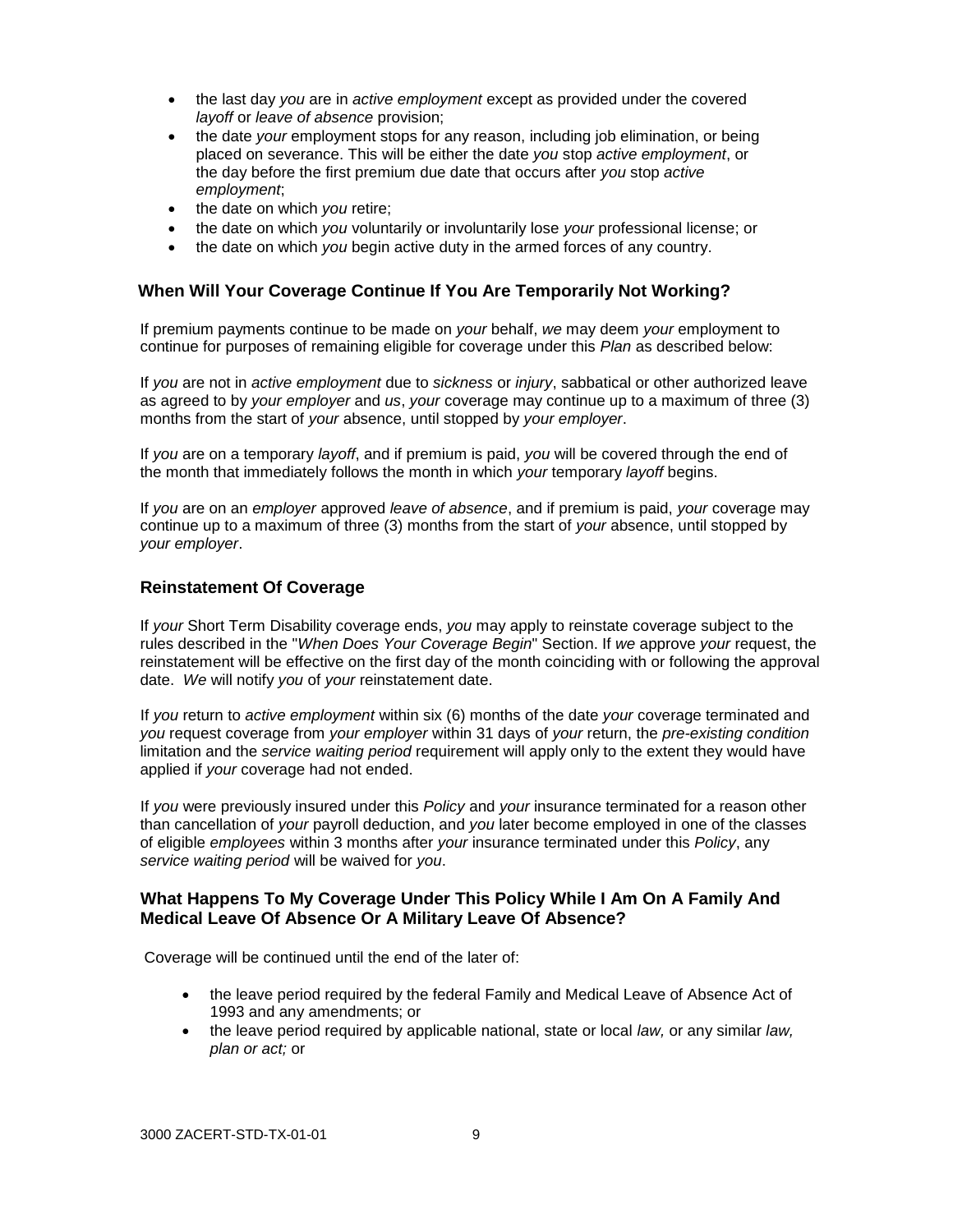if the *Policyholder's Policy* does not provide for continuation of *your* coverage during a family and medical *leave of absence*, *your* coverage will be reinstated when *you* return to *active employment*.

If *you* return to work within six (6) months, *we* will not:

- apply a new *service waiting period*; or
- apply a new *pre-existing conditions* exclusion.

For the above exceptions to apply, *you* must request to reinstate contributory coverage within 31 days of *your* return to active work.

## **How Can Statements Made In Your Application For This Coverage Be Used?**

In the absence of fraud, *we* consider any statements *you* or *your employer* makes in a signed application for coverage or an *evidence of insurability* form, or that *your employer* makes in the application process, a representation and not a warranty. If any of the statements *you* or *your employer* make are not complete and/or not true at the time they are made, *we* can:

- reduce or deny any claim; or
- cancel *your* coverage from the original effective date or any the increase in coverage.

*We* will use only statements made by the *employer* in the application process and statements made by *you* in a signed application as a basis for doing this. If a statement is used in a contest, a copy of that statement will be furnished to *you* or, in the event of *your* death or incapacity, to *your* eligible survivor or personal representative.

If the *Policyholder* gives *us* information about *you* that is incorrect, *we* will:

- use the facts to decide whether *you* have coverage under the *Plan* and in what amounts; and
- make a fair adjustment of the premium.

*Our* failure to implement or insist upon compliance with any provision of this *Policy* at any given time or times shall not constitute a waiver of *our* right to implement or insist upon compliance with that provision at any other time or times. This applies whether or not the circumstances are the same.

#### **Incontestability**

During the first two (2) years that *your Policy* is in force, *we* may use any written statement *you* have made in contesting the validity of that coverage. This also applies to any increase in *your* coverage for the two (2) years that follow the effective date of that increase, if *evidence of insurability* was required in order for the increase to take effect.

Once coverage, including an increase in coverage has been continuously in effect for two (2) years, in the absence of fraud, and unless the statement is contained in written instrument signed by *you*, the validity of *your Policy* may not be contested by *us*.

#### **Subrogation And Right Of Reimbursement**

As used herein, the term "*Third Party*," means any party that is, or may be, or is claimed to be responsible for *illness* or *injuries* to *you* that caused *your* disability. Such *illness* or injuries are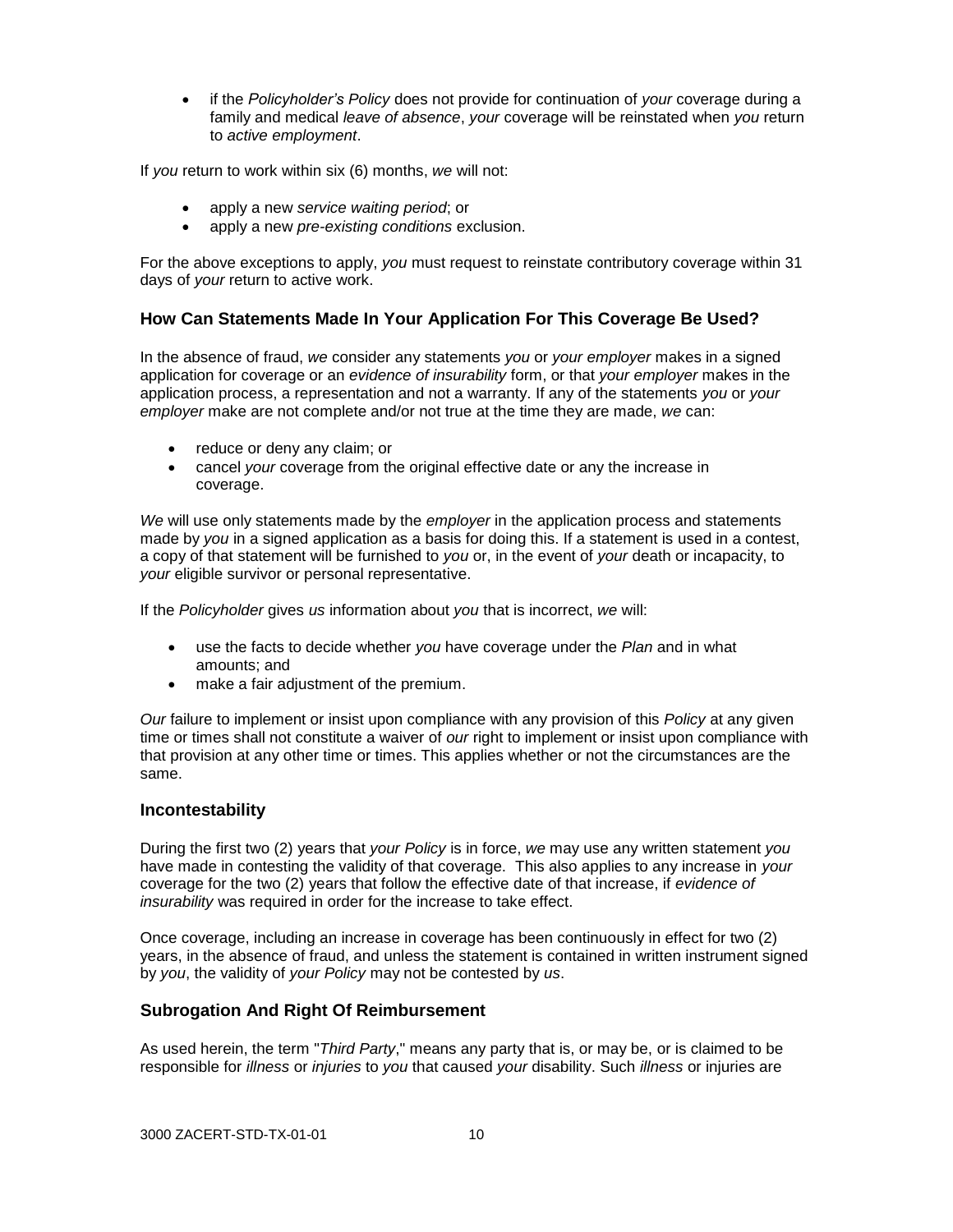referred to as "*Third Party Injuries.*" "*Third Party*" includes any party responsible for payment of benefits for loss of time or wages as a result of *third party injuries*.

By accepting benefits under this *Plan*, *you* specifically acknowledge *our* right of subrogation. When this *Plan* pays benefits for disabilities incurred due to *third party injuries*, *we* shall be subrogated to *your* right of recovery against any party to the extent of all benefits provided by this *Plan*. *We* may proceed against any party with or without *your* consent.

By accepting benefits under this *Plan*, *you* or *your* representatives further agree to:

- notify *us* within 30 days and in writing when notice is given to any party, including an insurance company or attorney, of the intention to investigate or pursue a claim to recover damages or obtain compensation due to *third party injuries* sustained by *you*;
- cooperate with *us* and do whatever is reasonably necessary to secure *our* rights of subrogation and recovery under this Certificate;
- give *us* a first-priority lien on any recovery, settlement, or judgment or other source of compensation which may be had from any party to the extent of the full cost of all benefits associated with *third party injuries* provided by this *Plan* (regardless of whether specifically set forth in the recovery, settlement, judgment or compensation agreement);
- pay, as the first priority, from any recovery, settlement judgment, or other source of compensation, any and all amounts due *us* as recovery of the full cost of all benefits associated with *third party injuries* paid by this *Plan* (regardless of whether specifically set forth in the recovery, settlement, judgment, or compensation agreement), unless otherwise agreed to by *us* in writing, and do nothing to prejudice *our* rights as set forth above. This includes, but is not limited to, refraining from making any settlement or recovery, which specifically attempts to reduce or exclude the full cost of all benefits paid by the *Plan*;
- serve as a constructive trustee for the benefits of this *Plan* over any settlement or recovery funds received as a result of *third party injuries*.

Any lien or trust will be established by a court. *We* may recover full cost of all benefits paid by this *Plan* under this Certificate without regard to any claim of fault on *your* part, whether by comparative negligence or otherwise.

#### **Does The Coverage Under A Plan Replace Or Affect Any Workers' Compensation?**

The coverage under a *Plan* does not replace or affect the requirements for coverage by workers' compensation or state disability insurance.

#### **Recovery Of Overpayments**

If payments are made in amounts greater than the benefits that *you* are entitled to receive, *we* have the right to recover any overpayments. Refer to the *Claim Information Section* for the process *we* use to recover overpayments.

#### **How Will We Handle Insurance Fraud?**

*We* have the right and promise to use all means available to *us* to detect, investigate, deter and prosecute those who commit insurance fraud. *We* shall have the right to pursue all legal remedies if *you* and/or *your employer* perpetrate insurance fraud.

Insurance fraud occurs when *you* or *your Policyholder* knowingly and with intent to defraud or deceive *us*, provide *us* with false information or file a claim for benefits that contains any false,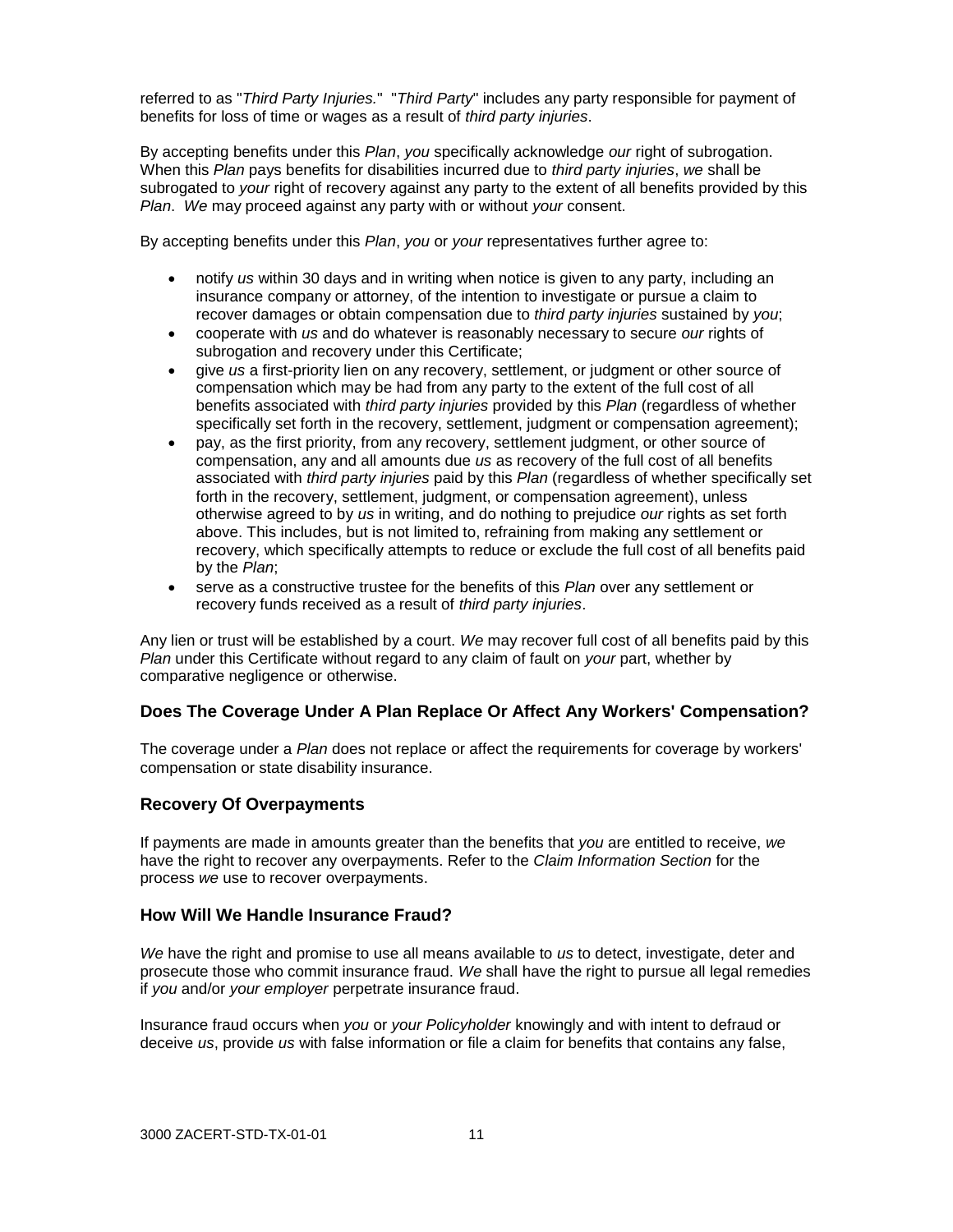incomplete or misleading information, or conceals for the purpose of misleading, information concerning any material fact.

It is a crime if *you* or the *Policyholder* to commit insurance fraud and may subject such person to criminal and civil penalties. Such penalties include, but are not limited to fines, denial or termination of insurance benefits, recovery of any amounts paid, civil damages, criminal prosecution and penalties.

## **Does The Policyholder Act As Our Agent?**

No. For purposes of the *Policy*, the *Policyholder* acts on its own behalf. Under no circumstances will the *Policyholder* be deemed *our* agent.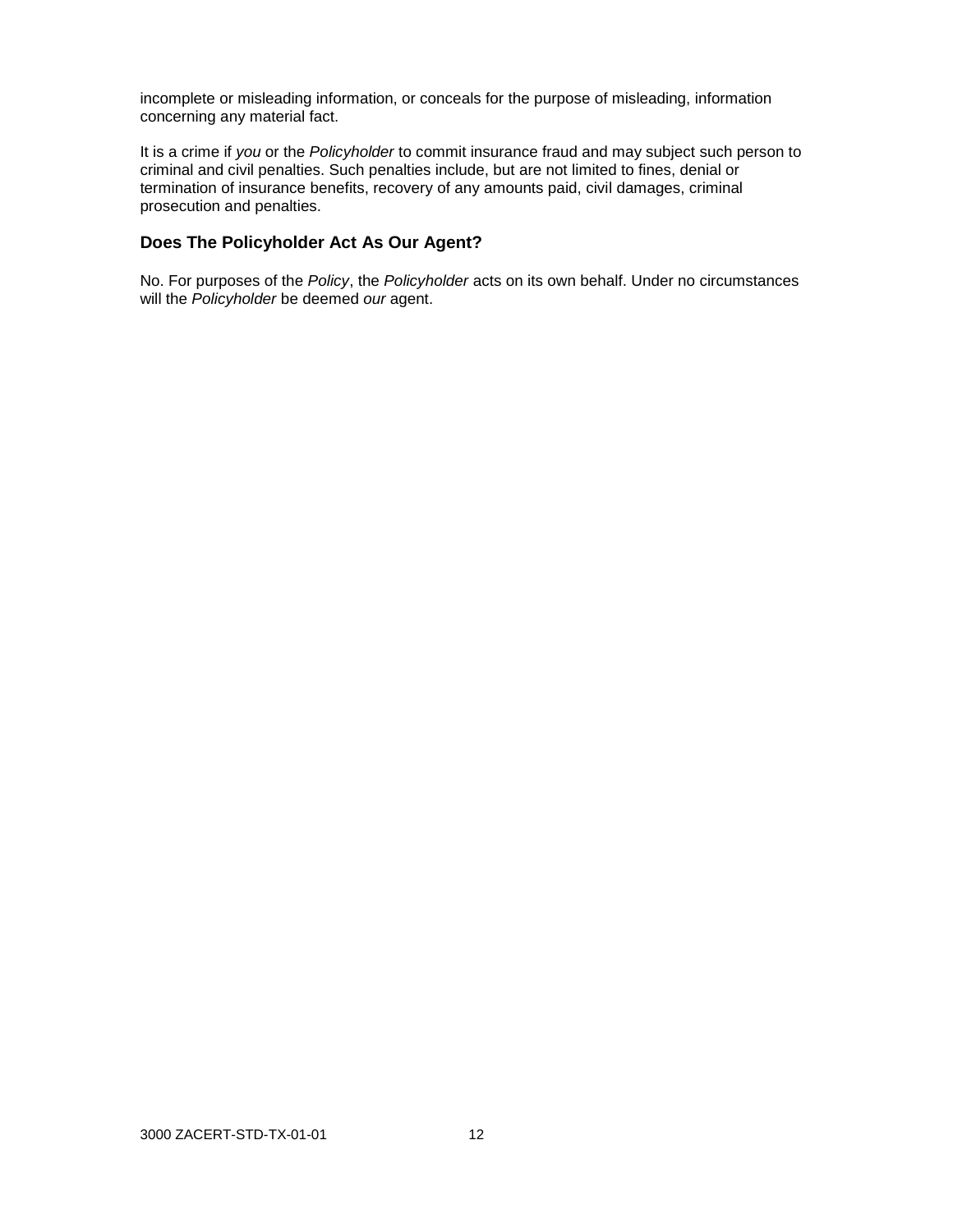# **SHORT TERM DISABILITY INCOME BENEFITS**

The Short Term Disability *Plan* provides *you* with a source of income if *you* should become disabled because of a *sickness* or *injury* related condition while covered under this *Plan*. Short Term Disability coverage will pay a *weekly benefit* if *you* are disabled and unable to work because of:

- a *sickness* that is non-*occupational sickness;* or
- an *injury* that is a non-*occupational injury*.

An *occupational sickness or injury* is any *sickness* or *injury* that:

- arises out of (or in the course of) any activity in connection with employment or selfemployment whether or not on a *full-time* basis; or
- results in any form of *sickness* or *injury*.

However, if proof is provided to *us* that a claim has been made under any type of workers' compensation *law* and that no benefit, award, settlement or redemption has been or will be made under such *law* for that *sickness* or *injury*, then that *sickness* or *injury* will not be considered an *occupational sickness* or an *occupational injury*.

## **How Do We Define A Short Term Disability?**

*You* are considered to be disabled if, solely and directly because of a non-occupational *sickness* or *injury,* if all of the following applies:

- *you* must be covered by this *Plan* at the time *you* become disabled;
- *you* must be under the *regular care* of a *physician* for *your sickness* or *injury*; and
- *you* must meet the definition of disability below.

*You* are disabled when *we* determine that:

- *you* are unable to perform the *material and substantial duties* of *your regular occupation* due solely to *your sickness* or *injury*; and
- *you* are under the *regular care* of a *physician*; and
- *you* have a 40% or more loss in *your covered weekly earnings* due to that *sickness* or *injury*.

 The loss of a professional or occupational license or certification does not, in itself, constitute disability.

*You* must be under the *regular care* of a *physician* in order to be considered disabled.

*We* will assess *your* ability to work and the extent to which *you* are able to work by considering the facts and opinions from *your physicians* and *physicians* and medical practitioners or vocational experts of *our* choice.

*We* may require *you* to be examined by a *physician*, other medical practitioner and/or vocational expert of *our* choice. *We* will pay for this examination. *We* can require an examination as often as it is reasonable to do so. *We* may also require *you* to be interviewed by *our* authorized representative. Refusal to be examined or interviewed may result in denial or termination of *your* claim.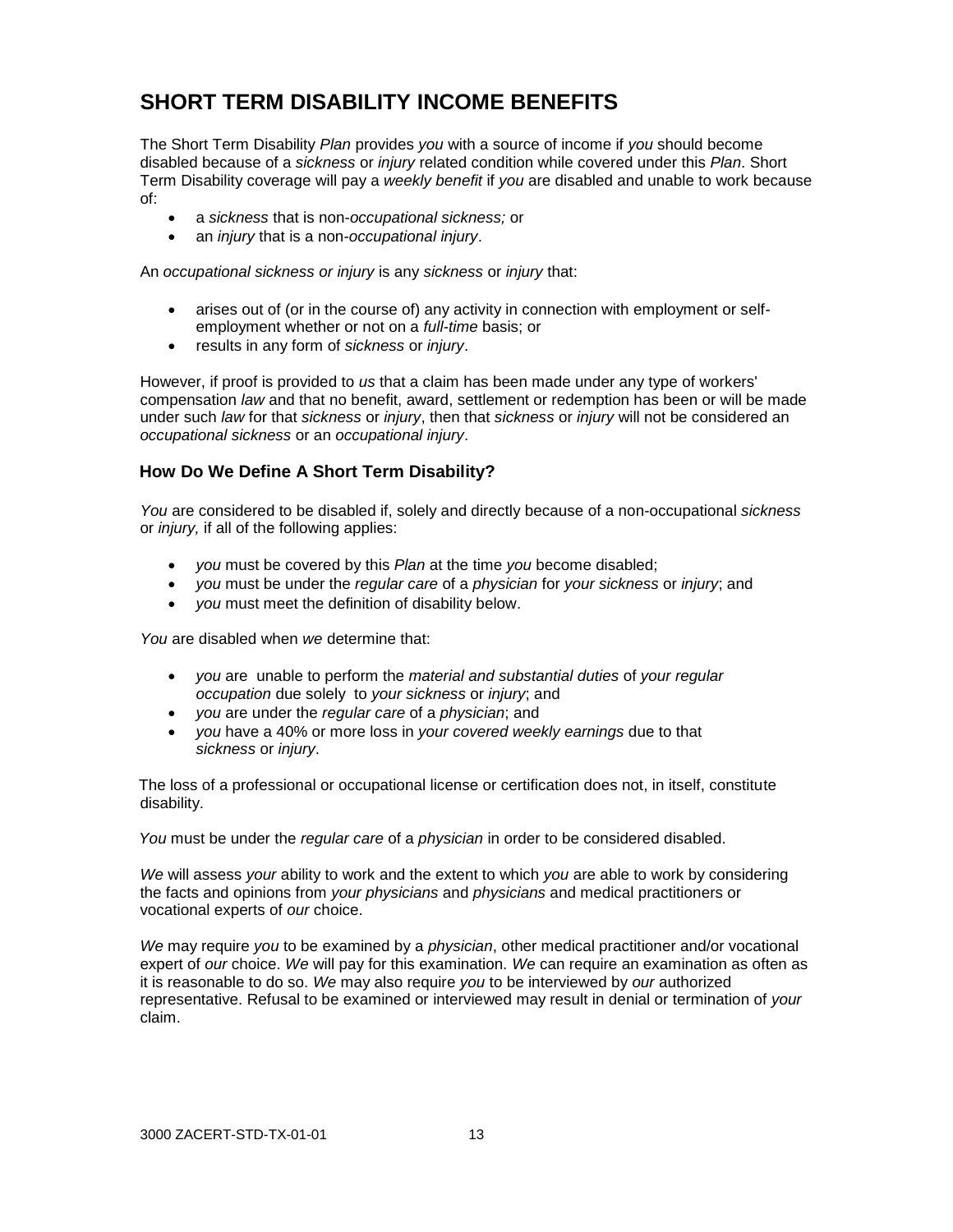## **How Long Must You Be Disabled Before You Are Eligible To Receive Benefits?**

*You* must be continuously disabled through *your elimination period*. No benefit is payable for or during the *elimination period*. *You* must be under the care of a *physician* during the *elimination period*.

*Your elimination period* is described in the Benefits Schedule.

#### **Can You Satisfy Your Elimination Period If You Are Working?**

No, *you* may not satisfy this *Plan's elimination period* while working.

#### **When Will You Begin To Receive Benefits?**

The *benefit payable* is the *weekly benefit* shown in the Benefits Schedule. The *weekly benefit* is based on *your covered weekly earnings.*

*You* will begin to receive *benefits* when *we* approve *your* claim, providing the *elimination period* has been satisfied and *you* are disabled as defined in the *Plan*. *We* will send *you* a *weekly benefit* for any period for which *we* are liable but not beyond the *maximum weekly benefit period* shown in the Benefits Schedule. No benefit is payable during the *elimination period*.

#### **What Are Your Covered Weekly Earnings?**

*"Covered Weekly Earnings"* means *your* gross weekly *income* from *your employer* in effect just prior to *your* date of disability. It includes *your* total *income* before taxes. It is prior to any deductions made for pre-tax contributions to a qualified deferred compensation plan, section 125 plans, or flexible spending account.

 It does not include *income* received from commissions, bonuses, overtime pay, any other extra compensation, or income received from sources other than *your employer*.

As of the first of each year, the *employee's* salaries will be frozen and premium will be paid on that amount. Claims will be based on current salaries.

#### **How Is Your Benefit Determined If You Are Disabled And Not Working?**

*We* will follow this process to calculate *your benefit amount*:

- 1) Multiply *your covered weekly earnings* by the *weekly benefits* percentage shown in the Benefits Schedule.
- 2) The *maximum weekly benefit* is listed in *your* Benefits Schedule.
- 3) Compare the answer from item 1) with the maximum *weekly benefit*. The lesser of these two amounts is *your gross disability benefit*.
- 4) Subtract from *your gross disability benefit any deductible sources of income*.

The amount figured in item 4) is *your weekly benefit*. The *weekly benefit* will be recalculated when *you* receive any new *deductible sources of income*.

*Weekly benefit* means *your benefit amount* after any *deductible sources of income* and *disability earnings* have been subtracted from *your gross disability benefit*.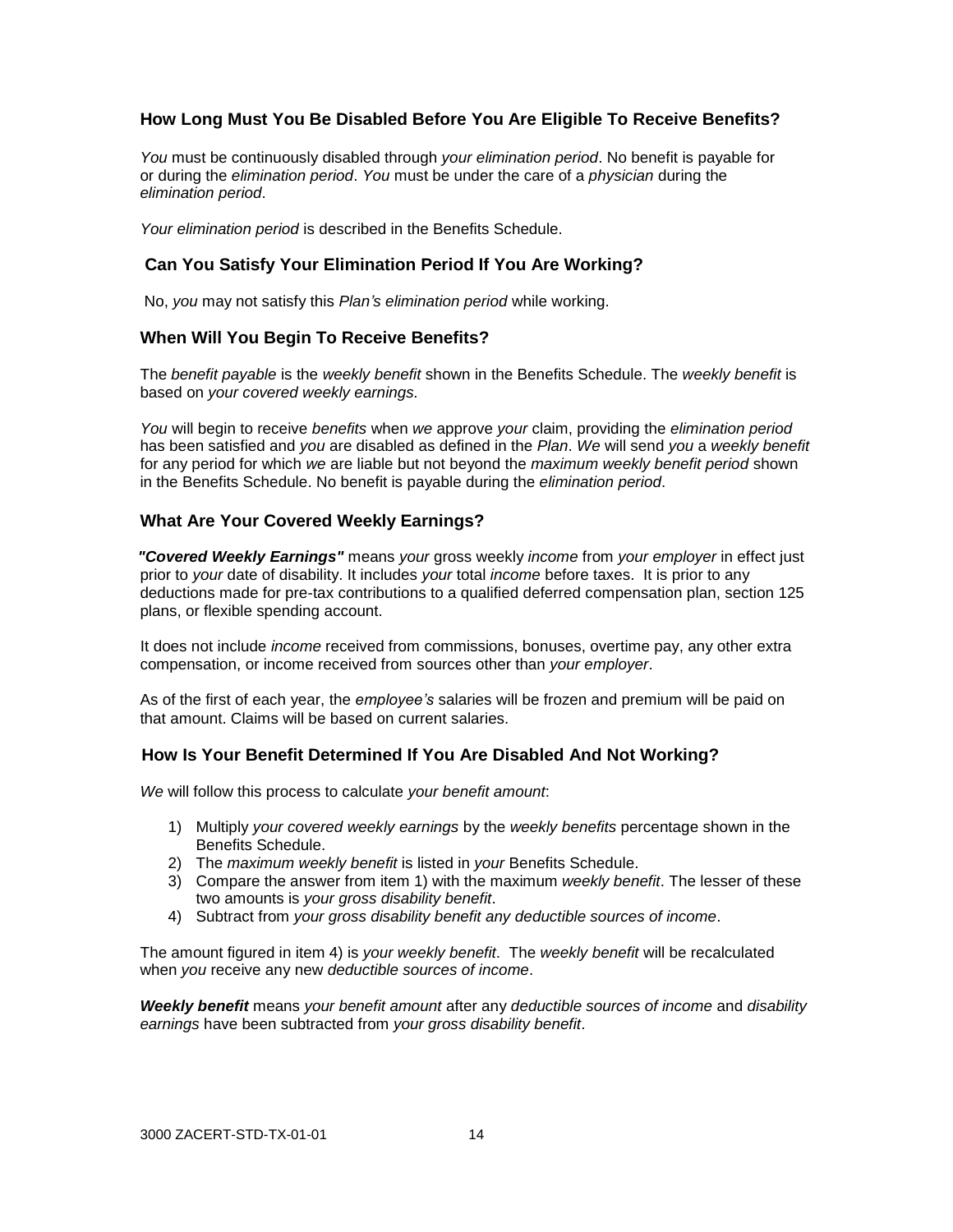*Maximum weekly benefit* means the maximum *benefit amount* for which *you* are insured under this *Plan* as shown in the Benefits Schedule.

*Gross disability benefit* means the *benefit amount* before *we* subtract *deductible sources of income* and *disability earnings.*

*Deductible sources of income* means other income from deductible sources listed in the *Plan* that *you* receive or are entitled to receive while *you* are disabled. This income will be subtracted from *your gross disability benefit*.

#### **How Is Your Benefit Determined If You Are Disabled And Working?**

For the 25 weeks of payable benefits:

- 1. If *you* are disabled and return to work, *we* will not reduce *your weekly benefit* for *disability earnings* if:
	- *your weekly disability earnings,* if any, are less than 40% of *your weekly covered earnings* due to the same *sickness* or *injury*; and
	- *you* have satisfied the *elimination period*.
- 2. If *you* are disabled and *your we*ekly *disability earnings* are 40% or more of *your weekly covered earnings*, due to the same *sickness* or *injury*, *we* will calculate *your weekly benefit* as follows:
	- *your weekly benefit* will not be reduced by *your disability earnings* as long as *disability earnings* plus the *gross disability benefit* does not exceed 100% of *weekly covered earnings.*
		- 1) Add *your we*ekly *disability earnings* to *your gross disability benefit*.
		- 2) Compare the answer in item 1) to *your weekly covered earnings*.

If the answer from item 1) is less than or equal to 100% of *your weekly covered earnings*, *we* will not further reduce *your weekly benefit*.

If the answer from item 1) is more than 100% of *your weekly covered earnings*, *we* will subtract the amount over 100% from *your weekly benefit*.

#### **When You Are Disabled For Less Than One Week**

After the *elimination period*, if *you* are disabled for less than 1 week, *we* will send *you* 1/7 th of *your weekly benefit* for each day of disability.

#### **When Will Your Weekly Benefits End If Working While Disabled?**

During the 25 weeks of disability *benefits*, if *your weekly disability earnings* exceed 60% of *your covered weekly earnings*, *we* will stop *your* benefits and *your* claim will end.

*Disability earnings* means the earnings which *you* receive while *you* are disabled and working.

 *We* will review *your* status periodically. *We* will require satisfactory proof of earnings and continued disability. No disability benefits will be paid, and insurance will end if *we* determine *you* are able to work under a transitional work arrangement or other modified work arrangement and *you* refuse to do so without *good cause*.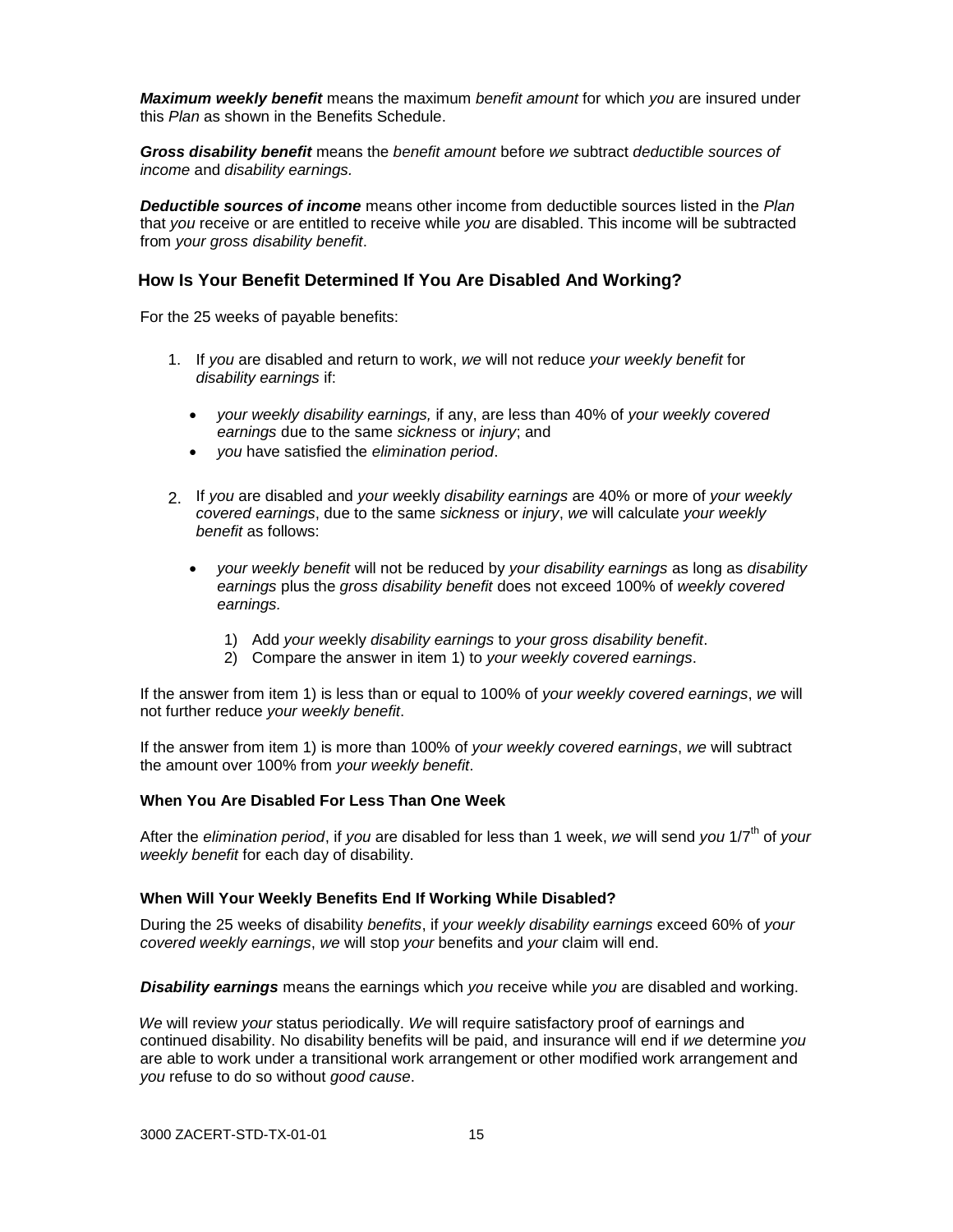## **What Will We Use For Covered Weekly Earnings If You Become Disabled During A Covered Layoff Or Leave Of Absence?**

If *you* become disabled while *you* are on a covered *layoff or leave of absence*, *we* will use *your* weekly earnings from *your employer* in effect just prior to the date *your* absence [begins.](http://begins.is/)

#### **How Can We Protect You If Your Disability Earnings Fluctuate?**

If *your disability earnings* routinely fluctuate widely from week to week, *we* may average *your disability earnings* over the most recent 3 weeks to determine if *your* claim should continue.

If *we* average *your disability earnings*, *we* will not terminate *your* claim unless the average of *your disability earnings* from the last three (3) weeks exceeds 60% of *covered weekly earnings*. *We* will not pay *you* a benefit for any week during which *disability earnings* exceed 60% of covered *weekly earnings*.

If *we* average *your disability earnings*, *we* will terminate *your* claim if:

 during the 25 weeks of disability benefits, the average of *your disability earnings* from the last three (3) weeks exceeds 60% of *covered weekly earnings.*

*We* will not pay *you* for any month during which *disability earnings* exceed the above amounts. The *minimum weekly benefit* will not be paid when *disability earnings* exceed the above amounts.

#### **What Are "Deductible Sources Of Income" And How Do They Affect My Benefits?**

*"Deductible sources of income"* are other income benefits *you*, *your spouse* or *your* dependents may be entitled to receive because of *your* disability or retirement. These benefits are taken into consideration when *your weekly benefit* is calculated and may reduce *your weekly benefit.*

*We* will subtract from *your gross disability benefit* the following *deductible sources of income*:

- 1. The amount that *you* receive or are entitled to receive as disability income *benefits* under any:
	- state compulsory benefit act or law;
	- automobile liability insurance policy;
	- other group insurance plan;
	- governmental retirement system as a result of *your* job with *your employer*.
- 2. The gross amount that *you*, *your spouse* and children receive or are entitled to receive as disability *benefits* because of *your* disability under:
	- the United States Social Security Act;
	- the Canada Pension Plan:
	- the Quebec Pension Plan:
	- the Railroad Retirement Act; or
	- any similar *plan, act or law* of any country, state or province.

Amounts paid to *your* former *spouse* or to *your* children living with such *spouse* will not be included.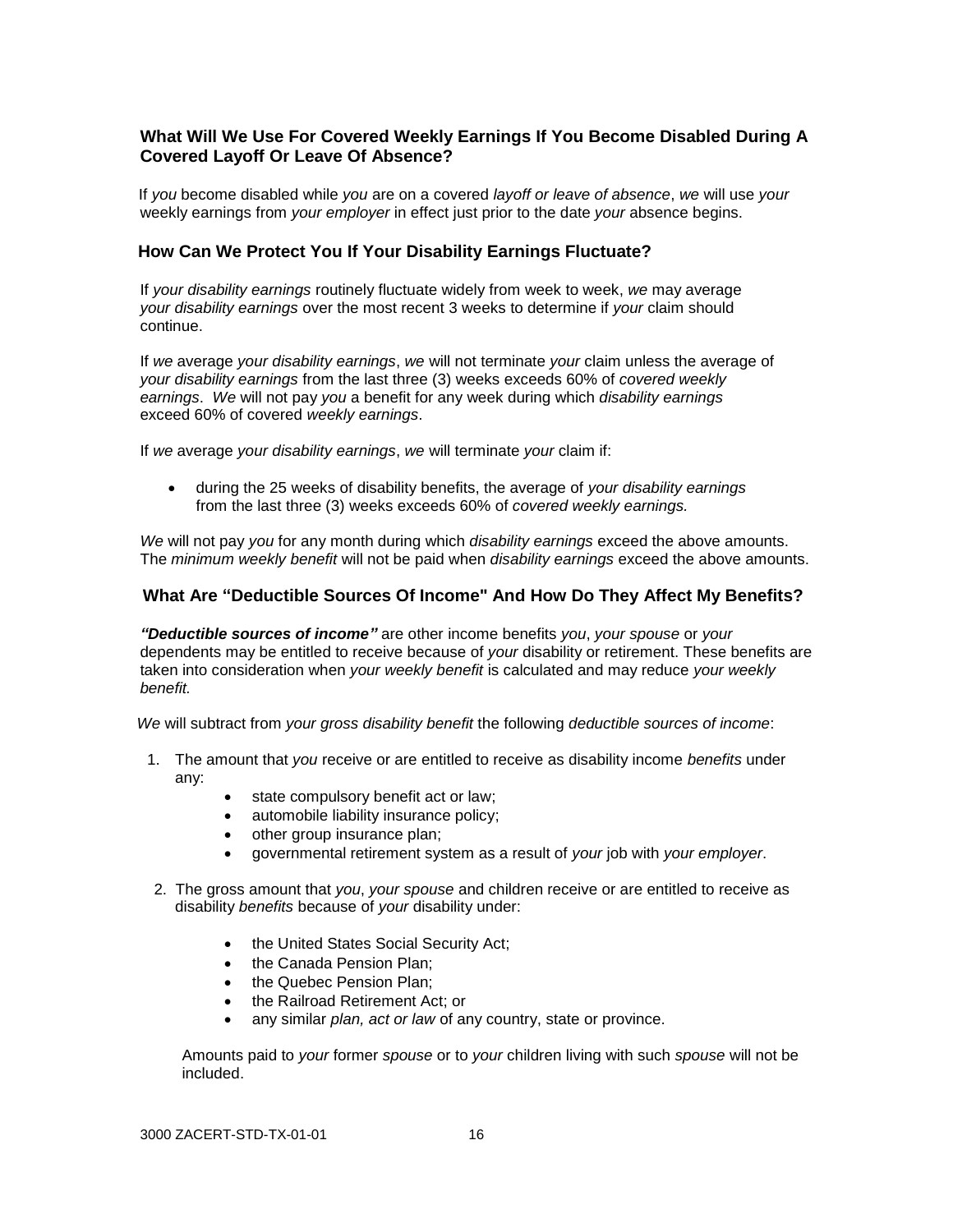- 3. The gross amount that *you* receive as retirement payments or the amount *your spouse* and children receive as retirement payments because *you* are receiving retirement payments under:
	- the United States Social Security Act;
	- the Canada Pension Plan;
	- the Quebec Pension Plan:
	- the Railroad Retirement Act; or
	- any similar *plan, act or law* of any country, state or province.

This does not include benefits for any month before *you* reach normal retirement age, as defined under the Social Security Act, unless *you* choose to receive these benefits.

*We* offer a Social Security Advocacy Program. Refer to the Additional Benefits and Program Section of this Certificate for more information.

Benefits paid to *your* former *spouse* or *your* children living with such *spouse* will not be included.

- 4. The amount that *you*:
	- receive as disability benefits under *your employer's retirement plan*;
	- voluntarily elect to receive as retirement *benefits* under *your employer's retirement plan*; or
	- receive as retirement benefits when *you* reach the later of age 62 or normal retirement age, as defined in *your employer's retirement plan*.

Disability payments under a *retirement plan* will be those benefits which are paid due to disability and do not reduce the retirement benefit which would have been paid if the disability had not occurred.

Retirement benefits will be those benefits that are paid based on *your employer's* contribution to the *retirement plan*. Disability benefits which reduce the retirement benefit under the *Plan* will also be considered as a retirement benefit.

Regardless of how the retirement funds from the *retirement plan* are distributed, *we* will consider *your* and *your employer's* contributions to be distributed simultaneously throughout *your* lifetime.

Amounts received do not include amounts rolled over or transferred to any eligible *retirement plan*. *We* will use the definition of eligible *retirement plan* as defined in Section 402 of the Internal Revenue code including any future amendments that affect the definition.

- 5. *Third party* payments, damages, settlements or judgments received for *your* disability (after subtracting attorney's fees).
- 6. 100% of the amount *you* receive under the maritime doctrine of maintenance, wages and cure. This includes only the "wages" part of such benefits.
- 7. The amount of loss of time benefits that *you* receive or are entitled to receive under any *salary continuation* or *accumulated sick leave*.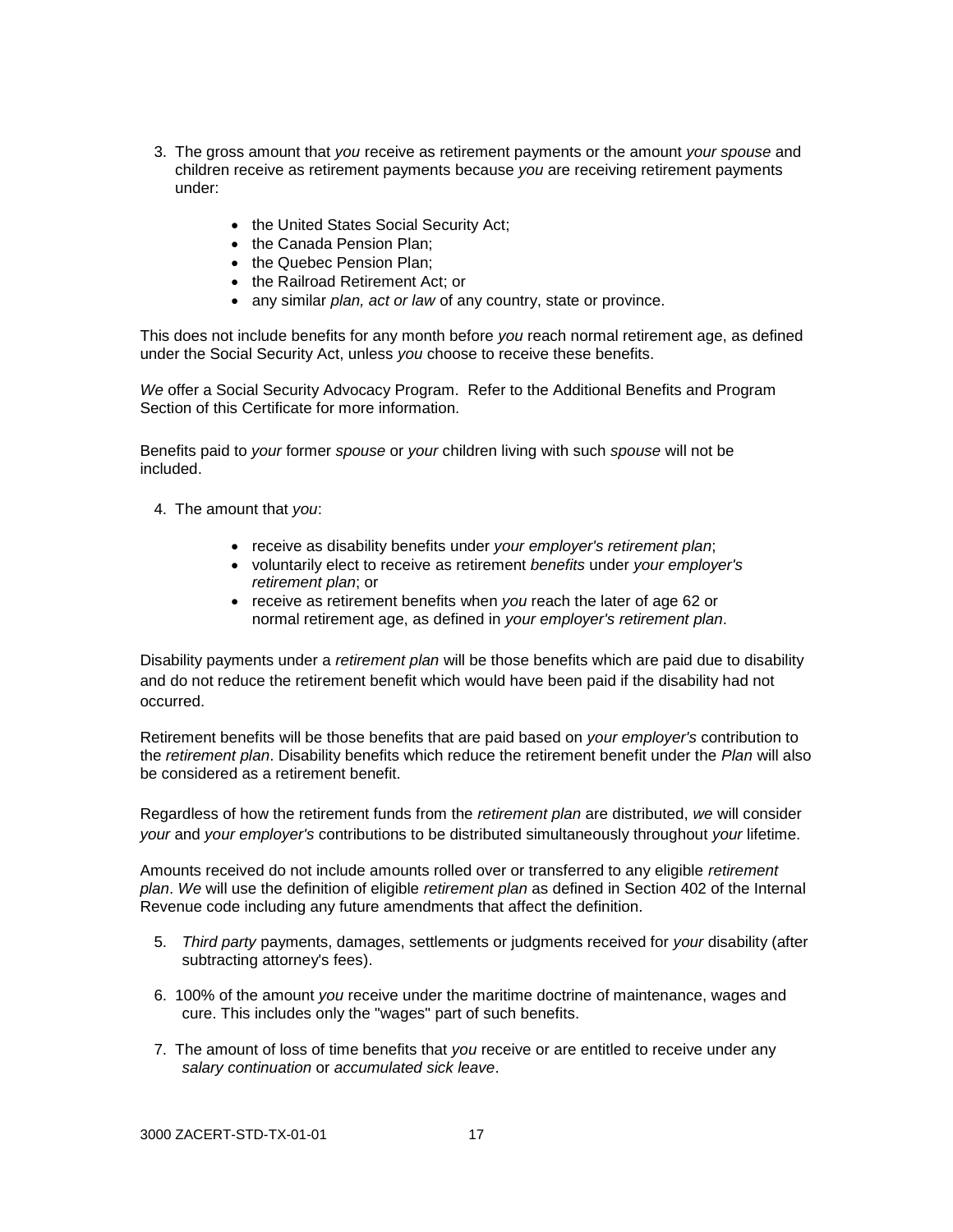8. The amount *you* receive or are entitled to receive under any unemployment income act or *law* due to the end of employment with *your employer* or payable by insured and uninsured plans or as a result of *your* membership or association in any group, union or other organization.

With the exception of retirement payments, or amounts that *you* receive from a partnership, proprietorship or any similar draws, *we* will only subtract *deductible sources of income* which are payable as a result of the same disability.

With the exception of retirement payments, *we* will only subtract *deductible sources of income* which are payable as a result of the same disability.

*We* will not reduce *your* payment by *your* Social Security retirement income if *your* disability begins after age 65 and *you* were already receiving Social Security retirement payments.

## **What Are Not Deductible Sources Of Income?**

*We* will not subtract from *your gross disability benefit* income *you* receive from, but not limited to, the following:

- $\bullet$  401(k) plans;
- profit sharing plans;
- thrift plans;
- tax sheltered annuities;
- stock ownership plans;
- non-qualified plans of deferred compensation;
- pension plans for partners;
- military pension and disability income plans;
- credit disability insurance;
- franchise disability income plans;
- individual retirement accounts (IRA);
- individual disability income plans;
- 457 deferred compensation plans;
- 403(b) tax sheltered annuity plans;
- Retirement benefits from a former employer.

## **What If Subtracting Deductible Sources Of Income Results In A Zero Benefit (Minimum Weekly Benefit)?**

If *your weekly benefit* is reduced to zero due to subtracting *deductible sources of income*, *you* will receive a *minimum weekly benefit*. *Your minimum weekly benefit* is listed on the Benefits Schedule.

*We* may apply *your minimum weekly benefit* toward any outstanding overpayment.

The *minimum weekly benefit* will not be paid in any week when *disability earnings* exceed 60% of *your* covered *weekly earnings*. This includes when *we* average *your disability earnings* as described above.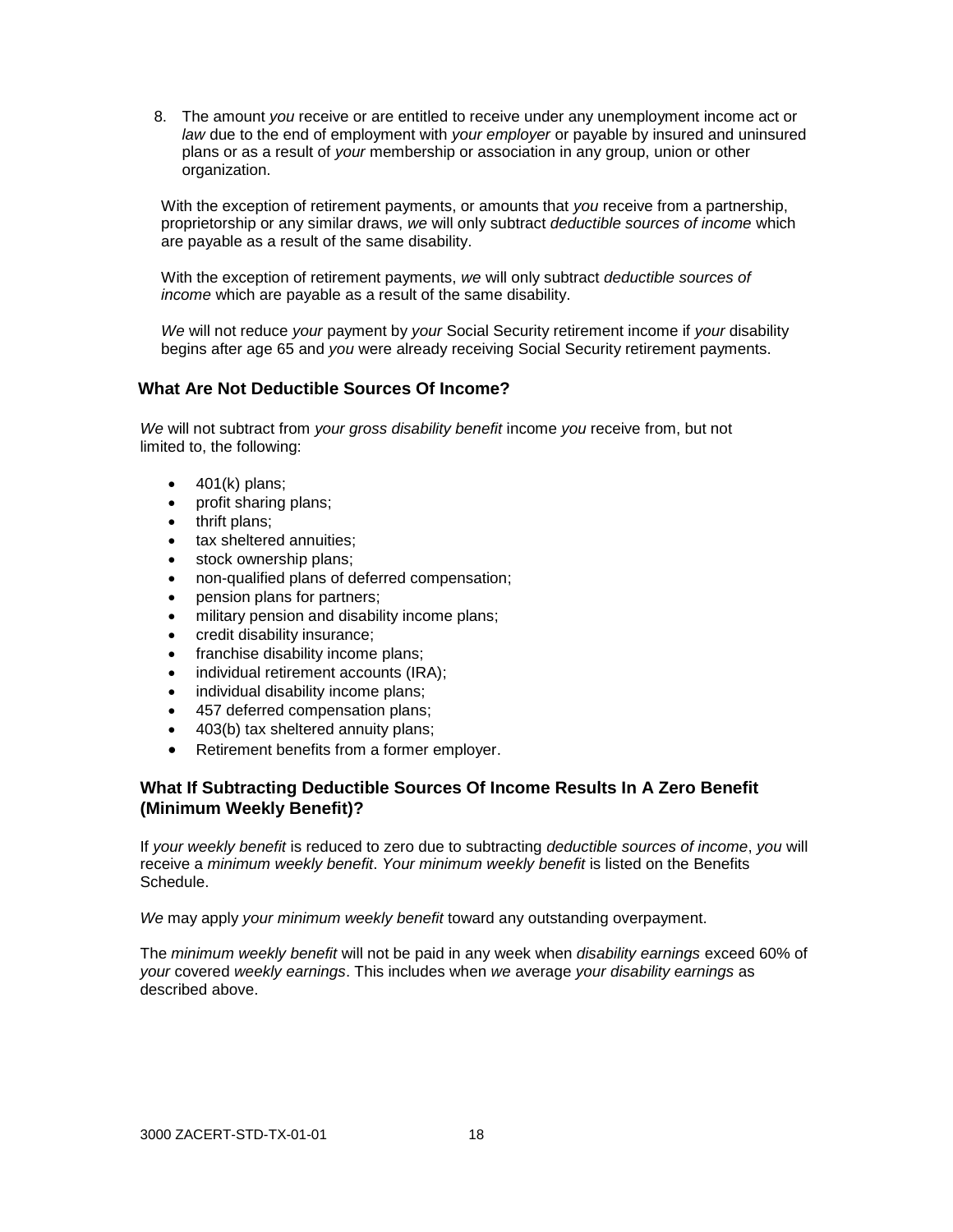## **What Happens When You Receive A Cost Of Living Increase From Deductible Sources Of Income?**

Once *we* have subtracted any *deductible source of income* from *your gross disability benefit*, *we* will not further reduce *your weekly benefit* due to a cost of living increase from that source.

## **What If We Determine You May Qualify For Deductible Income Benefits?**

When *we* determine that *you* may qualify for benefits in the *deductible sources of income* section, *we* will estimate *your* entitlement to these benefits. *We* can reduce *your weekly benefit* by the estimated amounts if such benefits:

- have not been awarded or received; and
- have not been denied; or
- have been denied, and the denial is being appealed, if appeal rights are provided.

*Your weekly benefit* may **NOT** be reduced by the estimated amount if *you*:

- apply for the disability benefits in the *deductible sources of income* section, and appeal *your* denial to all administrative levels *we* feel are necessary; and
- sign *our* reimbursement agreement form. This form states that *you* promise to pay *us* any overpayment caused by an award.

If *your* benefit has been reduced by an estimated amount, *your* benefit will be adjusted when *we* receive proof:

- of the amount awarded; or
- that benefits have been denied and all appeals *we* feel are necessary have been completed. In this case, a lump sum refund of the estimated amount will be made to *you*.

#### **What Happens If You Receive A Lump Sum Payment?**

If *you* receive a lump sum payment from any *deductible source of income*, the lump sum will be pro-rated on a weekly basis over the time period for which the sum was given. If no time period is stated, *we* will use a reasonable one. If any part of the lump sum payment dates back to a prior date it may be allocated on a retroactive basis. *We* will prorate the lump sum payment over *your* remaining benefit period.

#### **What Is The Maximum Weekly Benefit Period?**

*You* will receive a benefit for each week *you* remain disabled up to the *maximum benefit period. Your maximum benefit period* is described in the Benefits Schedule.

#### **When Will Benefits Stop?**

*Your* claim will end and benefits will stop on the earliest of the following:

- the end of the *maximum weekly benefit period*;
- the date *you* are no longer *disabled* under the terms of the *Plan*;
- when *you* are able to work in *your regular occupation* on a *part-time basis*, or increase *your* hours, or increase the number or type of duties *you* perform in *your* own job but *you* choose not to;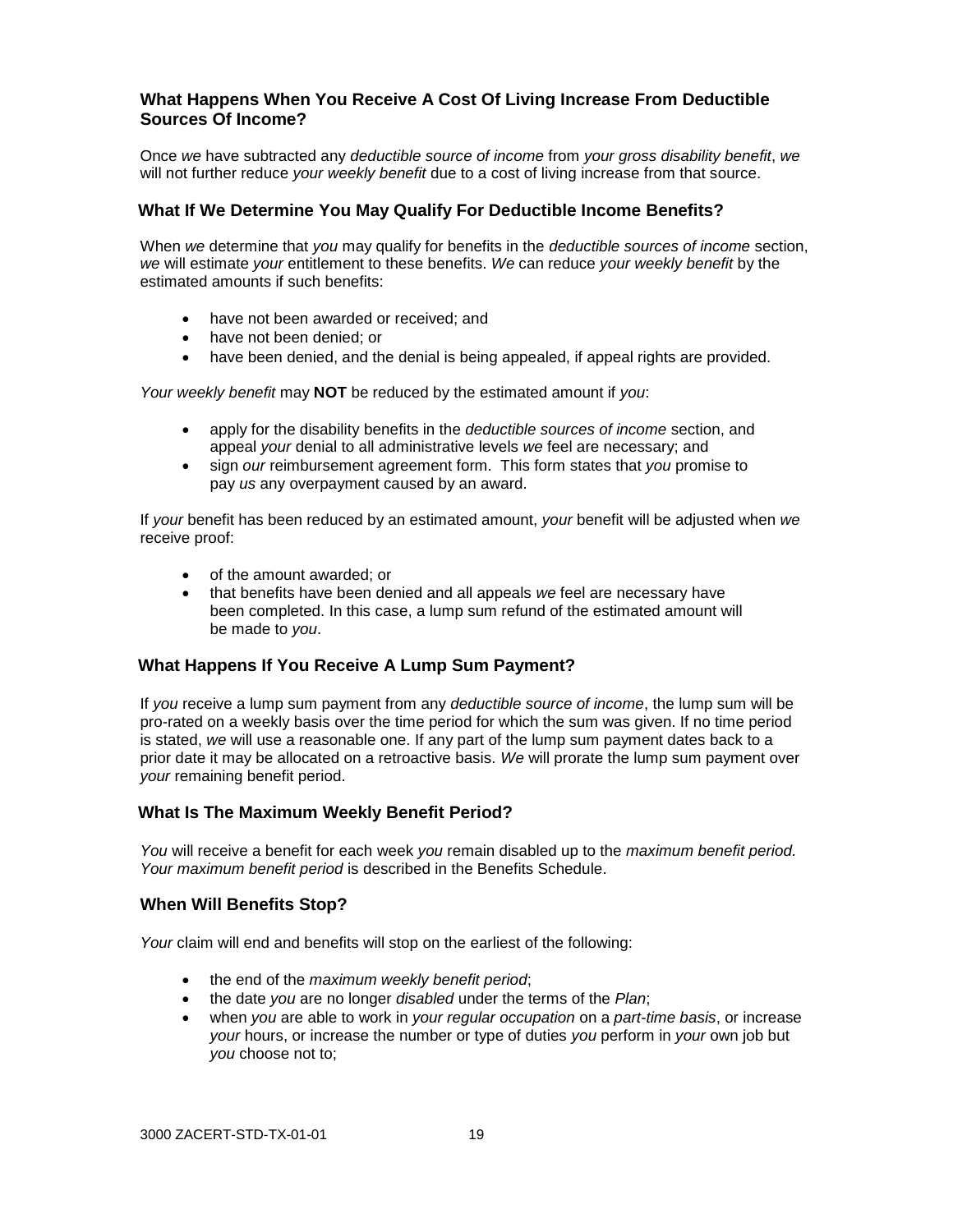- if *you* are working and *your we*ekly *disability earnings* exceed 60% of *your covered weekly earnings*;
- the date *you* fail to submit proof of continuing disability;
- if *you* are incarcerated;
- the date *you* die; or
- the date *your employer* offers *you* another or modified job position, which *physicians*  agree *you* are able to perform, at a pay rate that exceeds 60% of *your* covered *weekly earnings*.

## **Disability Benefits Will Not Be Paid For Any Period Of Disability During Which You:**

- are not following a plan of *appropriate care* for *your* disability, or complications of *your* disability, this includes effective treatment for alcholism or drug abuse, if alcoholism or drug abuse is the cause (or part of the cause of *your* disability);
- are not receiving *appropriate care*;
- refuse to be examined by an independent *physician* or a licensed certified health care practitioner as requested by *us* when provided at *our* expense;
- refuse to participate in *our Rehabilitation Program*, or refuse modification to *your* worksite or a job process designed to suit indentifed medical limitations, or adaptive equipment or devices that would allow *you* to perform *your* own job, a transitional work arrangement or other modified work arrangement which may be for *your regular occupation* or *any reasonable occupation*;
- *you* fail to cooperate with *us* in the administration of the claim. Such cooperation includes, but is not limited to provding any information or documents needed to determine whether benefits are payable or the actual *benefit amount* due; or
- the date *you* refuse to interview with *our* representative about *your* disability.

## **What Disabilities Are Not Covered Under Your Plan?**

*Your Plan* does not cover any disabilities caused by, contributed to by, or resulting directly or indirectly from:

- *illness* or *injury* for which workers' compensation benefits are paid, or may be paid if duly claimed;
- intentionally self-inflicted injuries or attempted suicide;
- active participation in a riot or an act of insurection, rebellion or civil commotion;
- participation in an illegal activity or illegal act or to which a contributing cause was *your* being engaged in an illegal occupation;
- commission of a crime for which *you* have been convicted, this includes but is not limited to local, state, country, provincial or federal *law*, or the disability results from commison of, or attempting to commit a criminal act;
- *injury* or *sickness* while *you* are serving on full-time active duty in any armed forces
- occupational *illness* or occupational *injury*;
- *injury* sustained as a result of doing any work for pay or profit for another employer;
- cosmetic, experimental or investigational surgery or surgical procedure that is not medically necessary, except if the disability is caused by *your* donation of an organ in a non-experimental organ transplant procedure;
- the revocation, restriction or non-renewal of *your* license, permit or certification necessary to perform the duties of *your* occupation unless due solely to *injury* or *illness*; or
- a *pre-existing condition (*for buy-up benefit*).*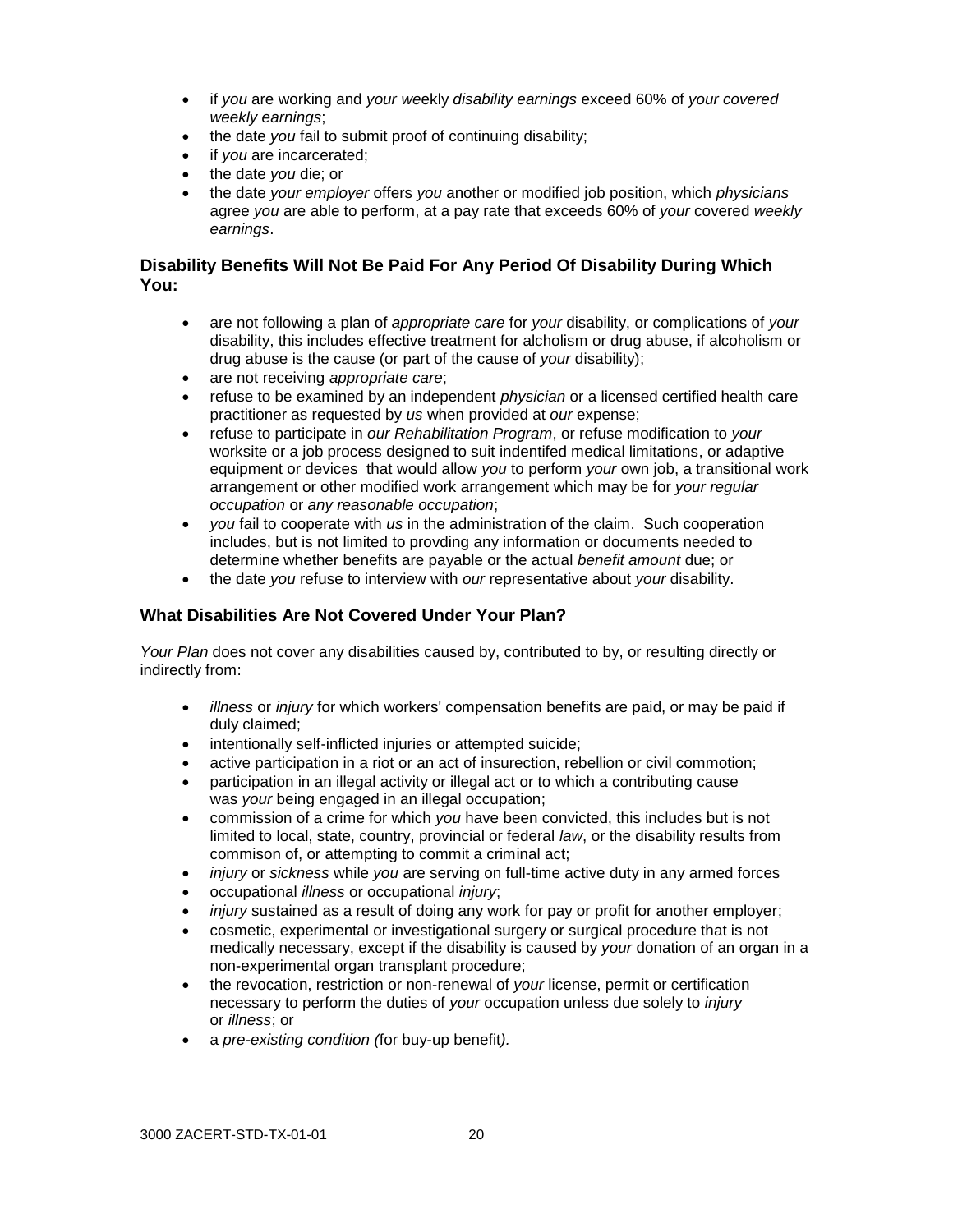*Your Plan* does not cover a disability while *you* are outside the United States or the territories and possessions of the United States, or Canada. This applies whether or not *you* were outside such area when *your* disability began.

## **What Is A Pre-Existing Condition (Buy-Up Benefit Only)?**

*You* have a *pre-existing condition* if both 1 and 2 are true:

- 1. *you* received medical treatment, consultation, care or services including diagnostic measures, or took prescribed drugs or medicines in the three (3) months (*look back period)* just prior to *your* effective date of coverage or the date an increase in benefits through amendment or *your* enrollment in another *Plan* option, would otherwise be available; and
- 2. the disability begins in the first 12 months after *your* effective date of coverage.

#### **How Does A Pre-Existing Condition Affect An Increase In Your Benefits?**

If there is an increase in *your* benefits due to an amendment of the *Plan*, or *your* enrollment in another *Plan* option, a benefit limit will apply to the increased amount only if *your* disability is due to a *pre-existing condition*.

*You* will be limited to the benefits *you* had on the day before the increase if *your* disability begins during the 12 months period starting with the date the increase in benefits would have been effective.

#### **What If Your Are Not In Active Employment When Your Employer Changes Insurance Carriers To Us? (Continuity of Coverage for Class 1)**

When the *Plan* becomes effective, *we* will provide coverage for *you* if:

- *you* are not in *active employment* because of a *sickness* or *injury*; and
- *you* were covered by the prior policy.

*Your* coverage is subject to payment of premium.

*Your weekly benefit* will be limited to the amount that would have been paid by the prior carrier. *We* will reduce *your weekly benefit* by any amount for which *your* prior carrier is liable.

#### **What Happens If You Return To Work Full-Time With Your Employer And Your Disability Occurs Again?**

If *you* return to active work and *you* have a *recurrent disability* as determined by *us*, *we* will treat *your* disability as part of *your* prior claim and *you* will not have to complete another benefit *elimination period* if:

- *you* were continuously insured under the *Plan* for the period between the end of *your* prior claim and *your recurrent disability*; and
- *your recurrent disability* occurs within 14 days from the end of *your* prior claim and *your* return to active work.

*Your recurrent disability* will be subject to the same terms of the *Plan* as *your* prior claim and will be treated as a continuation of that disability.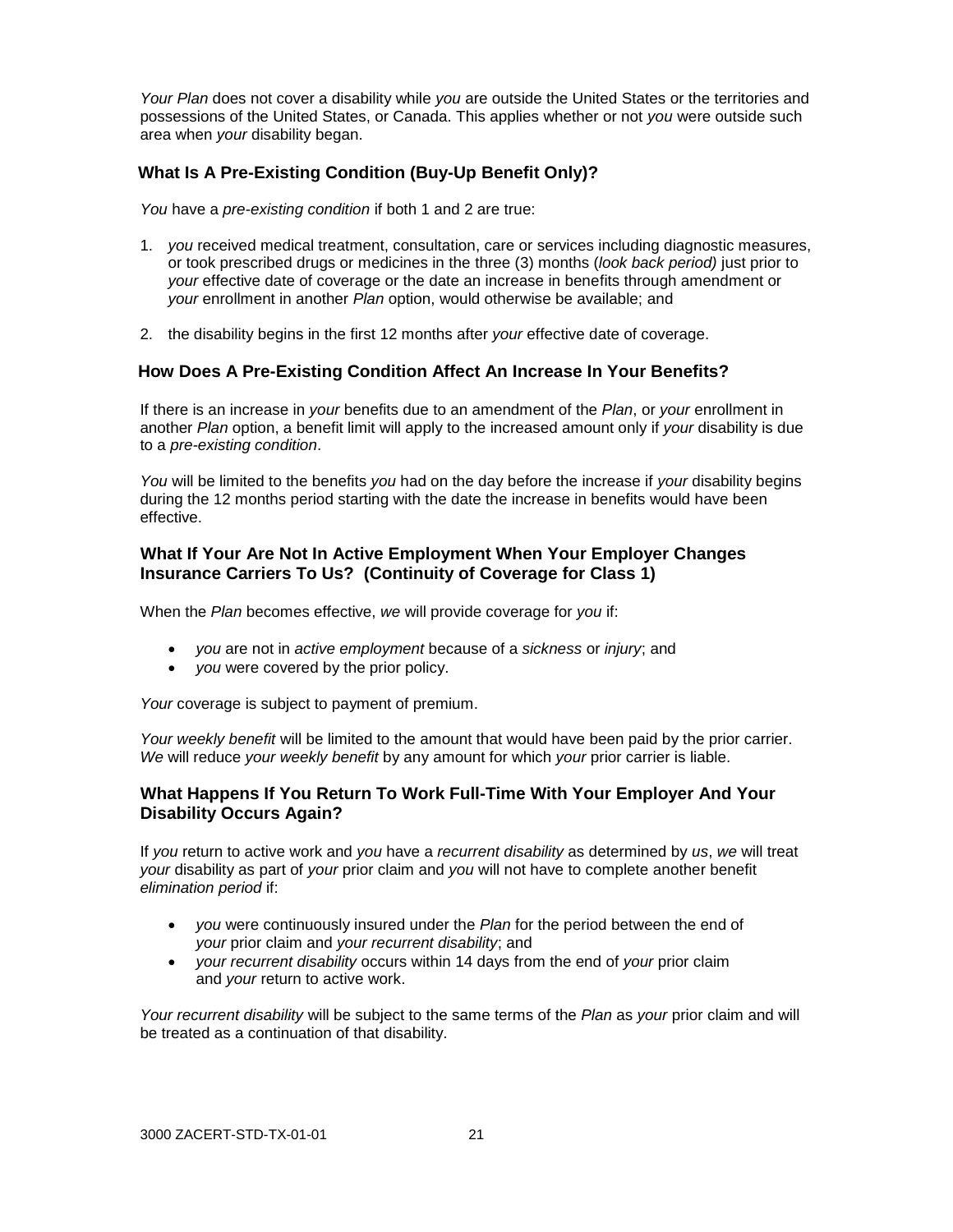Any disability, which occurs after 14 continuous days from the date *your* prior claim ended, will be treated as a new claim. The new claim will be subject to all of the *Policy* provisions, including the *elimination period*.

If *you* become covered under any other group Short Term Disability *Plan*, *you* will not be eligible for benefits under this disability *Plan*.

#### **What Happens If You Return To Work Full-Time For An Employer Other Than The Employer And Your Disability Occurs Again?**

If *you* have a *recurrent disability*, after *you* are no longer covered under this *Plan*, *you* will no longer be covered under this *Plan*.

If *you* become entitled to benefits under any other group Short Term Disability *Plan*, *you* will not be eligible for *benefits* under this disability *Plan*.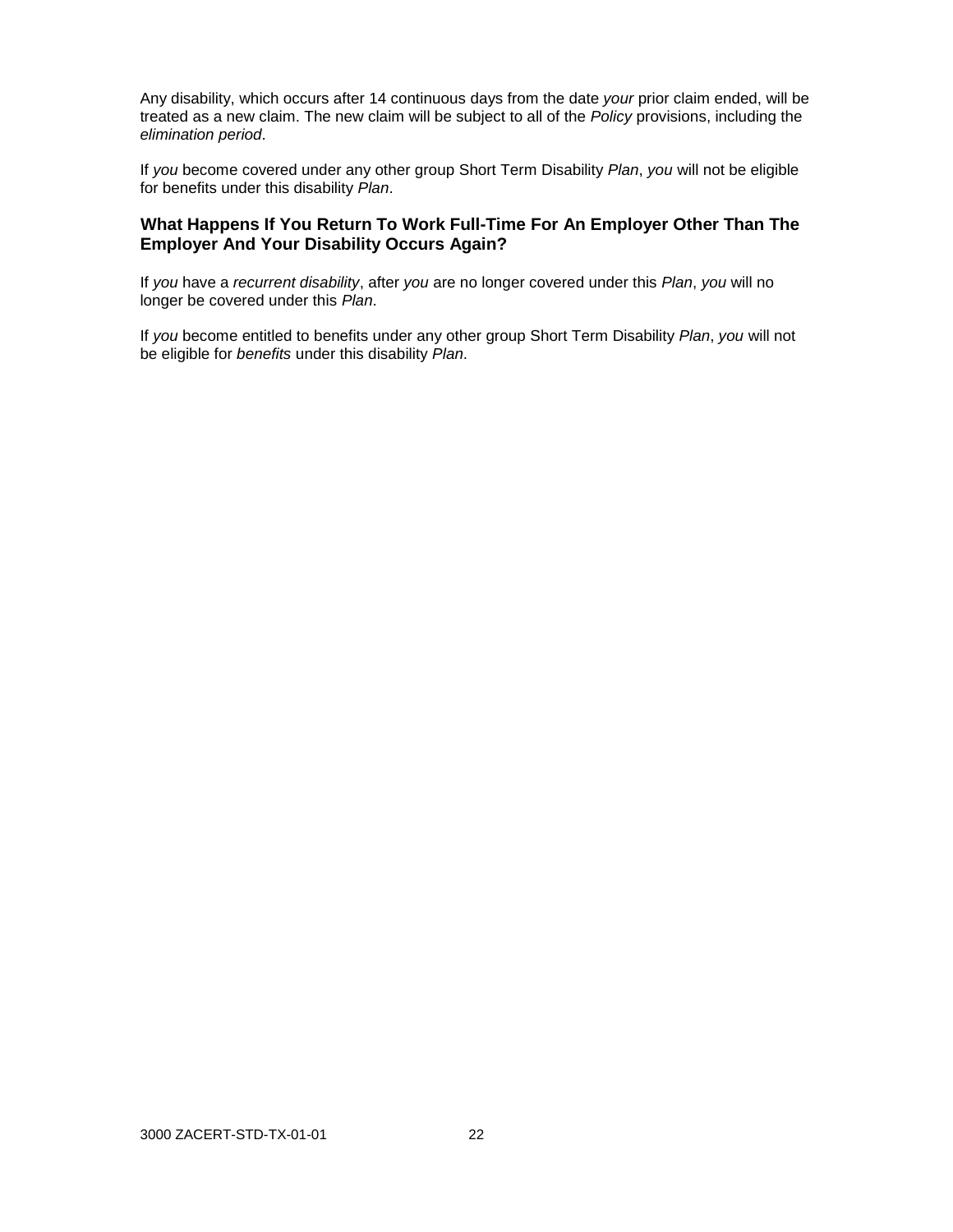## Programs

## **REHABILITATION PROGRAM**

#### **A Program To Help You Return To Work**

*We* have a vocational *rehabilitation program* available to assist *you* in returning to work. *We* will determine whether *you* are eligible for this program, at *our* sole discretion. In order to be eligible for rehabilitation services and benefits, *you* must be medically able to engage in a return to work program.

*Your* claim file will be reviewed by one of *our* rehabilitation professionals to determine if a *rehabilitation program* might help *you* return to *gainful employment*. As *your* file is reviewed, medical and vocational information will be analyzed to determine an appropriate return to work program. *We* will make the final determination of *your* eligibility for participation in the program. *We* will provide *you* with a written rehabilitation plan developed specifically for *you*.

The *rehabilitation program* may include at *our* sole discretion, but is not limited to, the following services and benefits:

- coordination with *your employer* to assist *you* to return to work;
- adaptive equipment or job accommodations to allow *you* to work;
- vocational evaluation to determine how *your* disability may impact *your* employment options;
- job placement services;
- resume preparation;
- job seeking skills training; or
- education and retraining expenses for a new occupation.

#### **When Will The Rehabilitation Program Benefits End?**

Benefits for the *rehabilitation program* will end on the earliest of the following dates:

- the date *we* determine that *you* are no longer eligible to participate in *our* rehabilitation programs; or
- any other date on which benefits would stop in accordance with this *Plan*.

#### **Employee Assistance Program**

*We* provide *you* access to an Employee Assistance Program designed to assist *you* with questions and information about *your* disability and the problems of daily living.

*You* can call and request assistance for virtually any personal or professional issue, from helping find a day care or transportation for an elderly parent, to researching possible colleges for a child, to helping to deal with the stress of the workplace. This program is available for everyday issues as well as crisis support.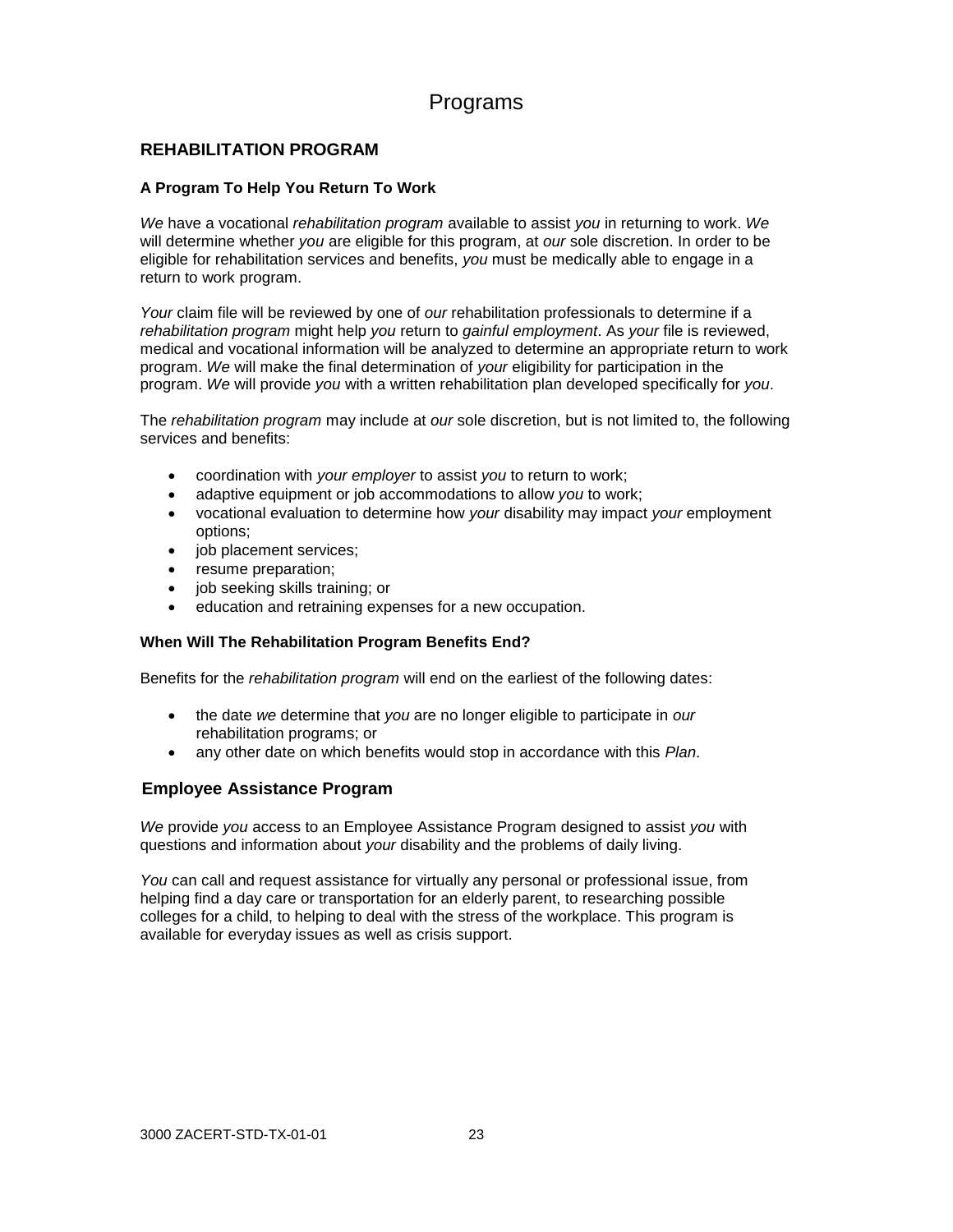## **CLAIM INFORMATION**

## **Zurich American Life Insurance Company**

## **Short Term Disability**

## **Reporting Of Claims**

*You* are required to submit a claim to *us* in writing by mail or fax. Claim forms may be obtained from the *Plan Administrator*, *your employer* or from *us*. Follow the procedure chosen by *your employer* to report a disability claim to *us*. *You* may submit *your* initial claim electronically through *our* website at [www.zurichna.com.](http://www.zurichna.com/) Follow the instructions on the website and submit all requested documents and information.

## **When Do You Notify Us Of A Claim?**

*We* encourage *you* to notify *us* of *your* disability claim as soon as possible, so that a claim decision will be made in a timely manner. Written or telephonic notice of a claim should be sent within 30 days after the date *your* disability begins. Failure to give notice within the time prescribed does not invalidate or reduce any claim if it is shown that it was not reasonably possible to give the notice within that time, and notice was given as soon as was reasonably possible. However, *you* must send *us* written proof of *your* claim no later than 90 days after *your* elimination period. If it is not possible to give proof within 90 days, it must be given no later than one (1) year after the time proof is otherwise required except in the absence of legal capacity. If *you* submit a claim before *you* have been notified of *our* decision on any coverage amount requiring *evidence of insurability*, *your* amount of coverage will be determined as if *our* final underwriting decision had been made prior to the date of claim.

The claim form is available from *your employer*, or *you* can request a claim form from *us*. If *you* do not receive the form from *us* within 15 days of *your* request, send *us* written proof of claim without waiting for the form.

*You* must notify *us* immediately when *you* return to work in any capacity.

## **How Do You File A Claim?**

*You* and *your employer* must fill out *your* own sections of the claim form. *You* must then give *your* claim form to *your* attending *physician* for *your* disability. *Your physician* should fill out his or her section of the form and send it directly to *us*.

## **What Information Is Needed As Proof Of Your Claim?**

*Your* proof of claim must be provided at *your* expense. It must include the following information:

- 1. that *you* are under the *regular care* of a licensed *physician*;
- 2. appropriate documentation of *your* weekly covered income;
- 3. appropriate documentation that *you* are not working at any job during the *elimination period* for *your* Short Term Disability claim;
- 4. the date *your* disability began;
- 5. the cause of *your* disability;
- 6. the extent of *your* disability, including restrictions and limitations preventing *you* from performing *your regular occupation* or any *gainful occupation*; and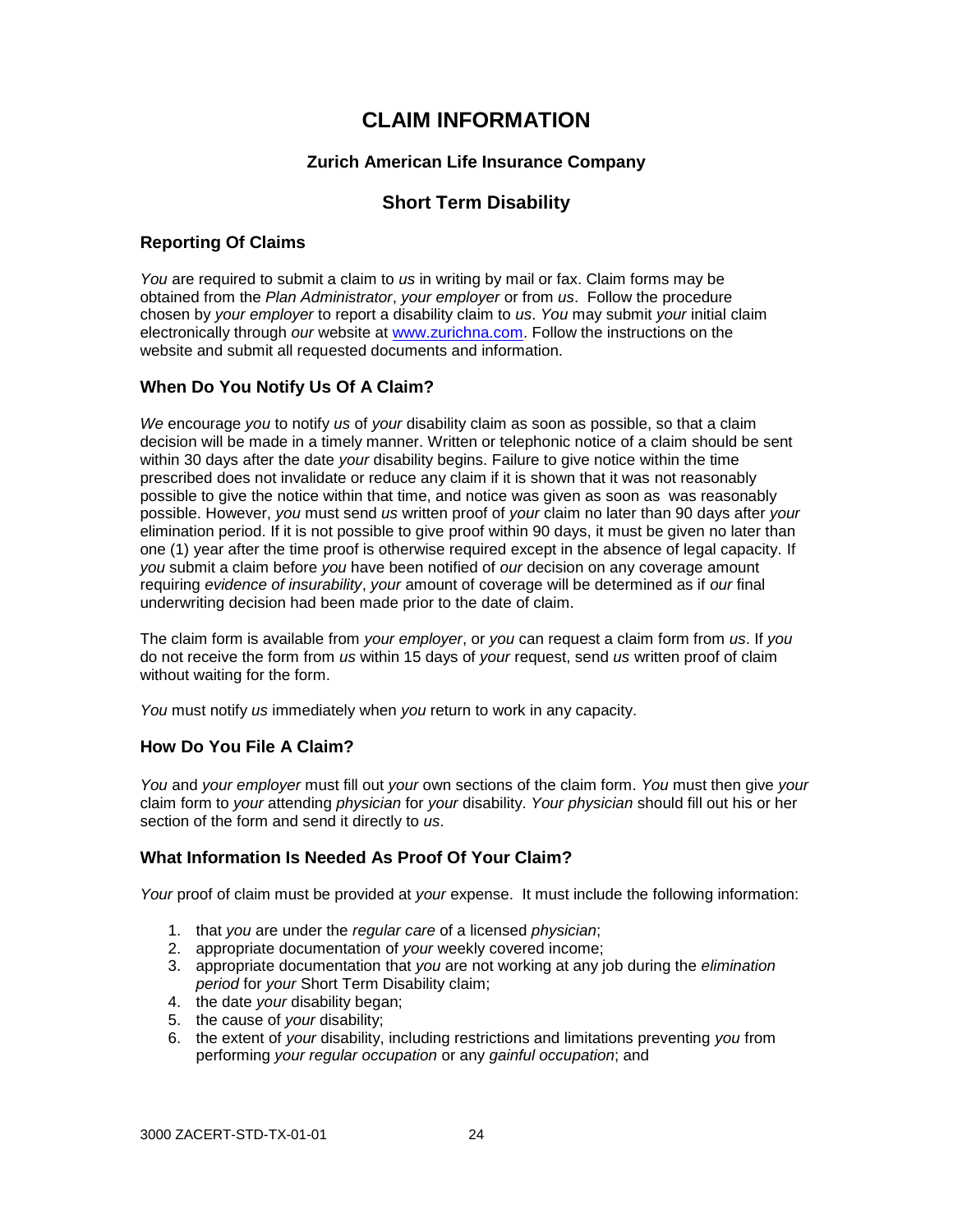7. the name and address of any inpatient or outpatient facility, *hospital*, *institution* where *you* received treatment, including all attending *physicians*.

*We* may request that *you* provide *us* with proof of continuing disability indicating that *you* are under the *regular care* of a *physician*. This proof shall be in writing and satisfactory to *us*.

*You* will be required to give *us* authorization to obtain additional medical information from *your* medical providers. *You* may also be required to provide *us* with non-medical information such as copies of *your* IRS Federal Income Tax return, W-2's and 1099's, as part of *your* proof of continuing disability.

This proof must be provided at *your* own expense and must be received within 30 days of a request by *us*. *We* will deny *your* claim or stop sending *you* payments if the appropriate information is not submitted.

#### **Claim Notification**

*We* will notify a claimant in writing of the acceptance or rejection of a claim no later than the 15th business day after the date *we* receive all items, statements, and forms required by *us* to secure final proof of loss.

If *we* are unable to accept or reject the claim, *we* will notify the claimant of the reasons that *we* need additional time within 15 business days of *our* receipt of the claim information. *We* will accept or reject the claim within 45 days after the date of this notice.

If *we* reject the claim, the notice *we* will state the reasons for the rejection.

#### **Who Will We Make Benefit Payment To?**

If *your* claim is approved, benefits will be paid to *you* weekly. Benefits are paid at the end of each benefit period for which *we* are liable while *you* remain disabled up to the *maximum benefit period*.

#### **What Happens If We Overpay Your Claim?**

*We* have the right to recover any overpayments for amounts paid greater than the benefits that *you* are entitled to receive. This includes but is not limited to *our* error, *your* receipt of *deductible sources of income* or fraud. *We* will not recover more money than the amount *we* paid *you*.

*We* have the right to do any one or all of the following:

- **•** require *you* to return the overpayment on request;
- stop payment of benefits until the overpayment is recovered;
- take any legal action needed to recover the overpayment; and
- place a lien, if not prohibited by *law,* in the amount of the overpayment on the proceeds of any other income, whether on a periodic or lump sum basis.

If the overpayment occurred as a result of *your* receipt of *deductible sources of income, during the* period for which *you* have received a benefit under this *Plan*, *we* will exclude from the amount to be recovered, any advocate or legal fees incurred by *you* to obtain such *deductible sources of income,* provided *you* return the overpayment to *us* within 30 days of *our* written request. If *you* do not return the overpayment to *us* within 30 days, such fees will not be excluded. *You* will remain responsible for repayment of the total overpaid amount.

All full list of *deductible sources of income* is located in the *Benefits Section* of the Certificate.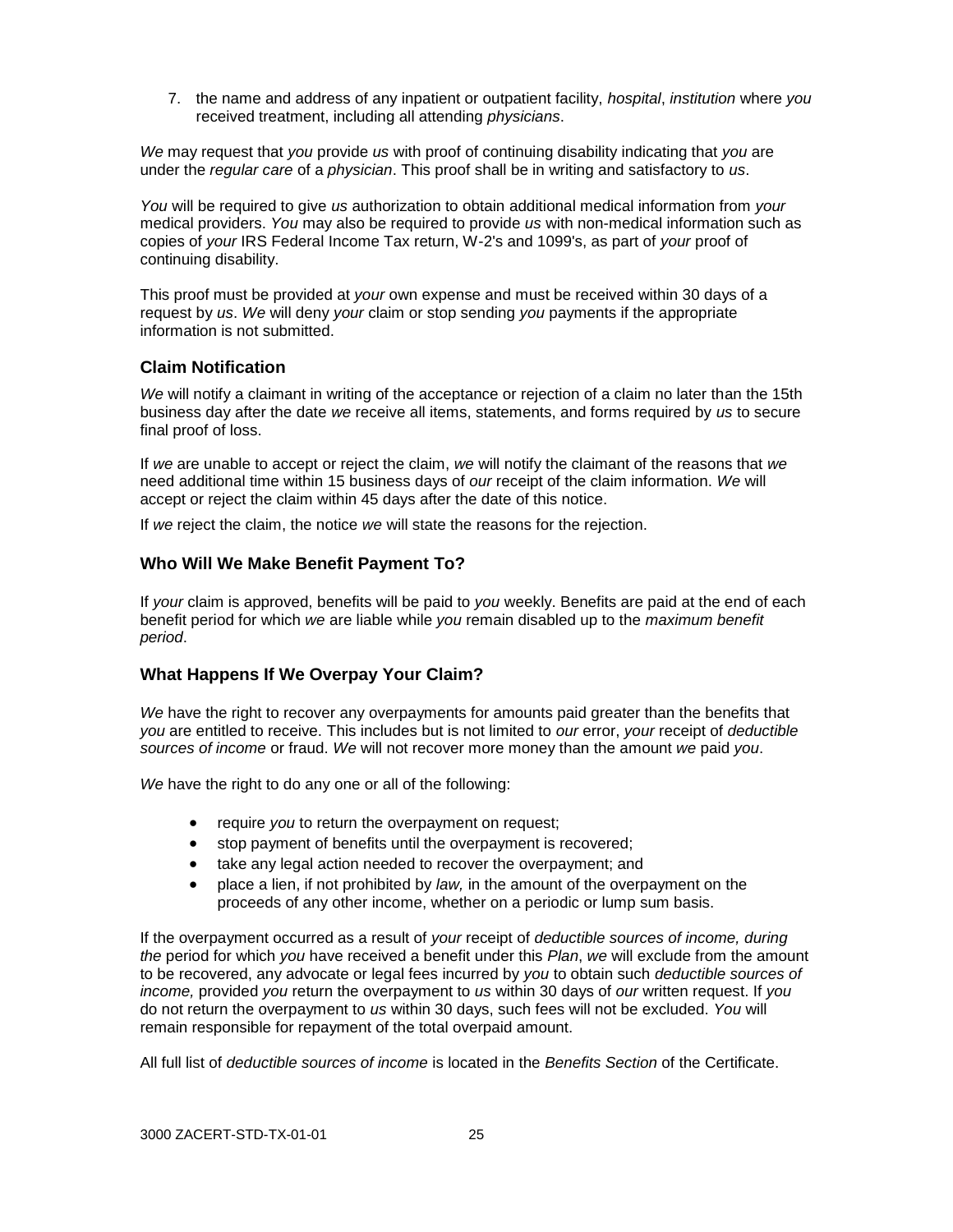## **Unpaid Premium Due**

Any unpaid premium due for *your* coverage under this *Policy* may be recovered by *us* by offsetting against amounts otherwise payable to *you* under this *Policy*, or by other legally permitted means.

#### **When Will We Require You To Obtain Physical Examinations And Evaluations?**

*We* will have the right and opportunity to have a *physician*, dentist, vocational expert or other medical or vocational professional of *our* choice examine *you* when *you* request benefits for new and ongoing claims under this *Plan*. Multiple exams, evaluations and functional capacity exams may be required during *your* disability for an ongoing claim. This will be done at all reasonable times while a claim for benefits is pending or under review. This will be done at *our* expense at no cost to *you*.

## **What Are The Time Limits For Legal Proceedings?**

*You* can start legal action regarding *your* claim 60 days after proof of claim has been given to *us* and up to three (3) years from the time proof of claim is required, unless otherwise provided under federal *law*.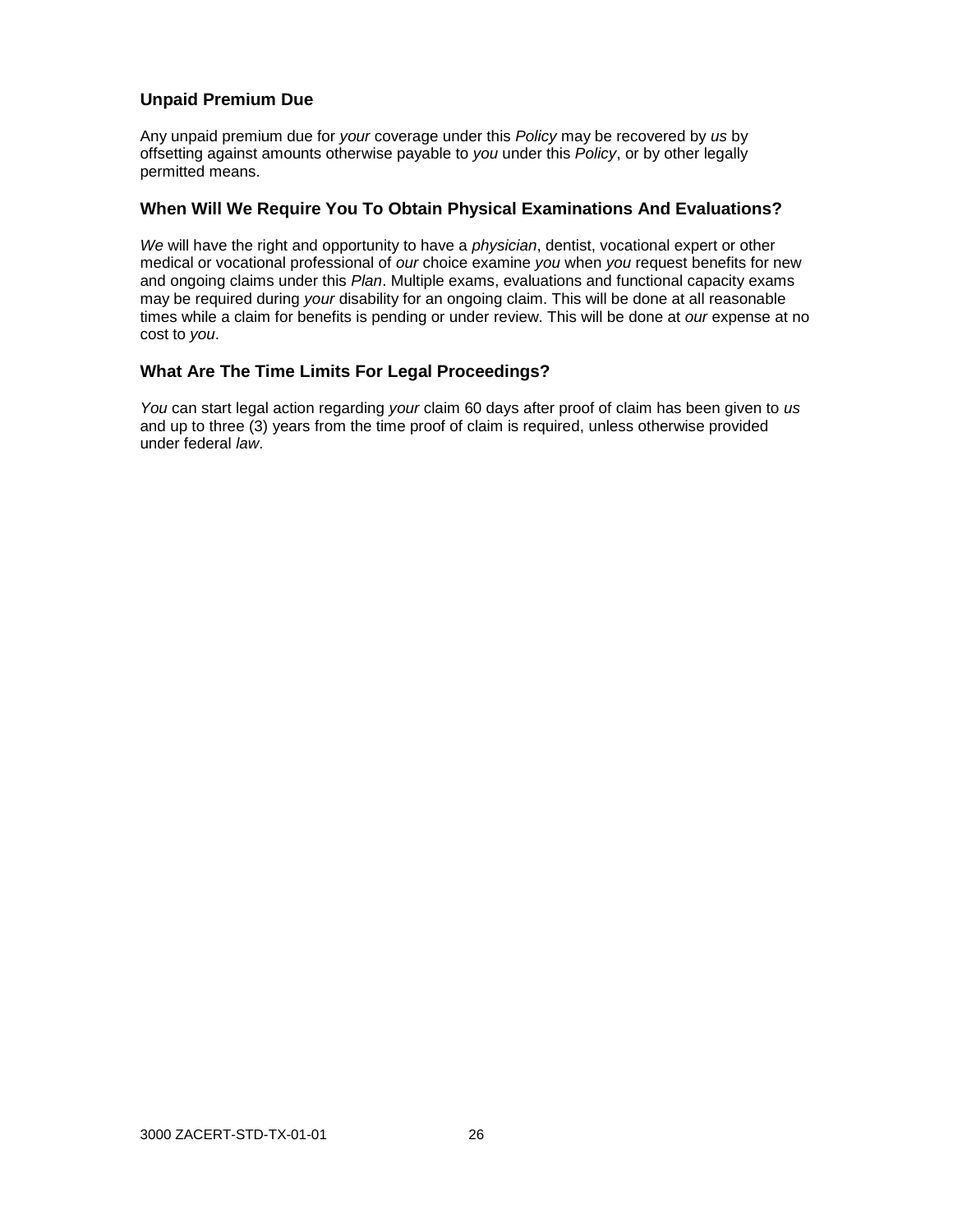# **CLAIM PROCEDURES AND APPEAL INFORMATION**

## **Zurich American Life Insurance Company**

## **Applicability Of ERISA**

If this *Policy* provides benefits under a *Plan* which is subject to the Employee Retirement Income Security Act of 1974 (ERISA), the following provisions apply. Whether a *Plan* is governed by ERISA is determined by a court, however, *your employer* may have information related to ERISA applicability. If ERISA applies, the following items constitute the *Plan*: the additional information contained in this document, the *Policy*, including *your* Certificate of Coverage, the Benefits Schedule and any additional summary *Plan* description information provided by the *Plan Administrator*. Benefit determinations are controlled exclusively by the *Policy*, *your* Certificate of Coverage, and the information in this document.

## **How To File A Claim**

If *you* wish to file a claim for benefits, *you* should follow the claim procedures described in *your* certificate of coverage. To complete *your* claim filing, *we* must receive the claim information it requests from *you* (or *your* authorized representative), *your* attending *physician*, and *your employer*. If *you* or *your* authorized representative has any questions about what to do, *you* or *your* authorized representative should contact *us* directly.

#### **Claims Procedures**

*We* will give *you* notice of the decision no later than 45 days after the claim is filed. This time period may be extended twice by 30 days if *we* determine that such an extension is necessary due to matters beyond the control of the *Plan* and *we* notify *you* of the circumstances requiring the extension of time and the date by which *we* expect to render a decision. If such an extension is necessary due to *your* failure to submit the information necessary to decide the claim, the notice of extension will specifically describe the required information, and *you* will be afforded at least 45 days within which to provide the specified information. If *you* deliver the requested information within the time specified, any 30 day extension period will begin after *you* have provided that information. If *you* fail to deliver the requested information within the time specified, *we* may decide *your* claim without that information.

If *your* claim for benefits is wholly or partially denied, the notice of adverse benefit determination under the *Plan* will:

- state the specific reason(s) for the determination;
- reference specific *Plan* provision(s) on which the determination is based;
- describe additional material or information necessary to complete the claim and why such information is necessary;
- describe *Plan* procedures and time limits for appealing the determination, and *your* right to obtain information about those procedures and the right to bring a lawsuit under Section 502(a) of ERISA following an adverse determination from *us* on appeal; and
- disclose any internal rule, guidelines, protocol or similar criterion relied on in making the adverse determination (or state that such information will be provided free of charge upon request).

Notice of the determination may be provided in written or electronic form. Electronic notices will be provided in a form that complies with any applicable legal requirements.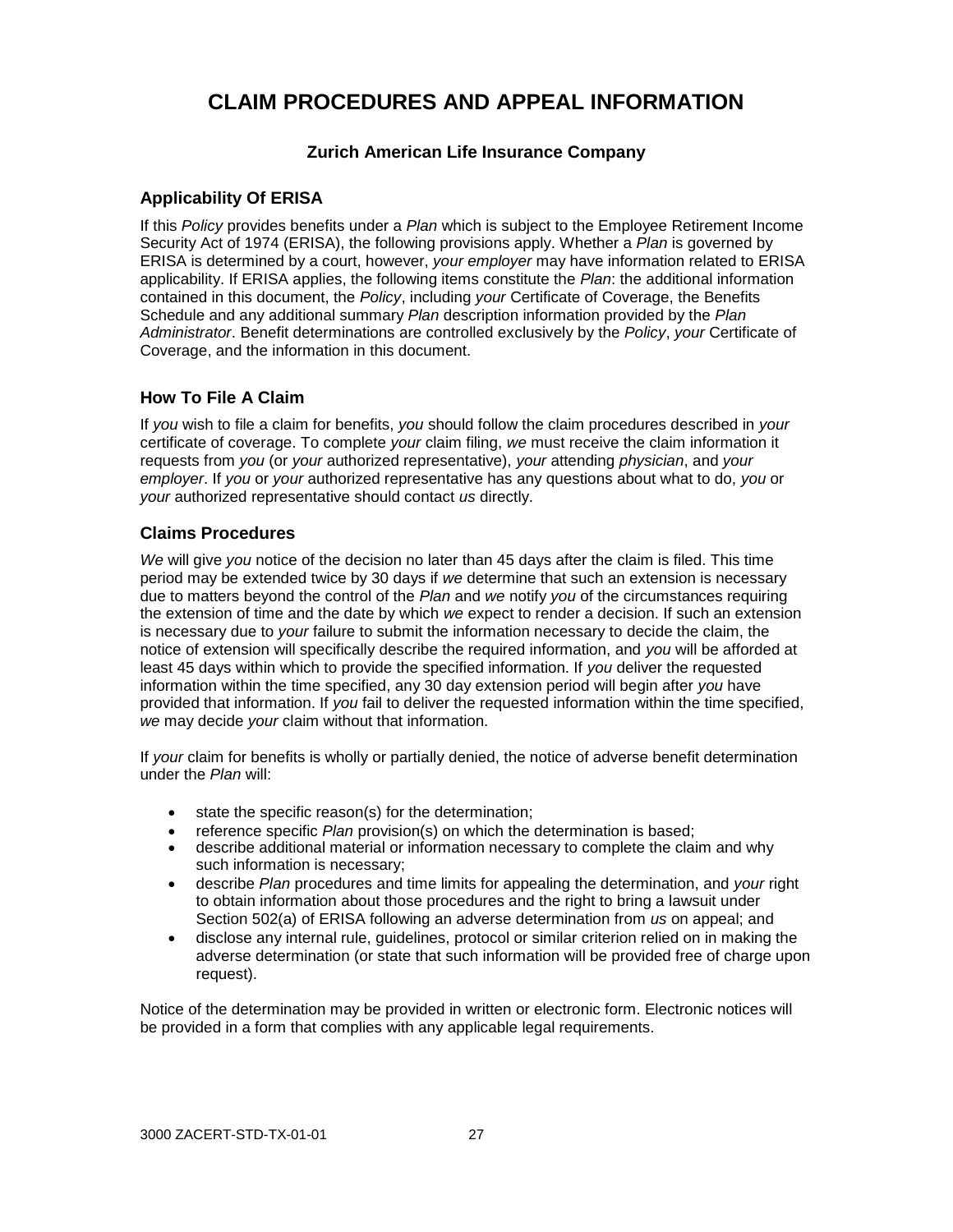## **Appeal Procedures**

*You* have 180 days from the receipt of notice of an adverse benefit determination to file an appeal. Requests for appeals should be sent to the address specified in the claim denial. A decision on review will be made no later than 45 days following receipt of the written request for review. If *we* determine that special circumstances require an extension of time for a decision on review, the review period may be extended by an additional 45 days (90 days in total). *We* will notify *you* in writing if an additional 45 day extension is needed.

If an extension is necessary due to *your* failure to submit the information necessary to decide the appeal, the notice of extension will specifically describe the required information, and *you* will be afforded at least 45 days to provide the specified information. If *you* deliver the requested information within the time specified, the 45 day extension of the appeal period will begin after *you* have provided that information. If *you* fail to deliver the requested information within the time specified, *we* may decide *your* appeal without that information.

*You* will have the opportunity to submit written comments, documents, or other information in support of *your* appeal. *You* will have access to all relevant documents as defined by, applicable U.S. Department of Labor regulations. The review of the adverse benefit determination will take into account all new information, whether or not presented or available at the initial determination. No deference will be afforded to the initial determination.

The review will be conducted by *us* and will be made by a person different from the person who made the initial determination and such person will not be the original decision maker's subordinate. In the case of a claim denied on the grounds of a medical judgment, *we* will consult with a health professional with appropriate training and experience. The health care professional who is consulted on appeal will not be the individual who was consulted during the initial determination or a subordinate. If the advice of a medical or vocational expert was obtained by the *Plan* in connection with the denial of *your* claim, *we* will provide *you* with the names of each such expert, regardless of whether the advice was relied upon.

A notice that *your* request on appeal is denied will contain the following information:

- the specific reason(s) for the determination;
- a reference to the specific *Plan* provision(s) on which the determination is based;
- a statement disclosing any internal rule, guidelines, protocol or similar criterion relied on in making the adverse determination (or a statement that such information will be provided free of charge upon request);
- a statement describing *your* right to bring a lawsuit under Section 502(a) of ERISA if *you* disagree with the decision;
- the statement that *you* are entitled to receive upon request, and without charge, reasonable access to or copies of all documents, records or other information relevant to the determination; and
- the statement that "*you* or *your Plan* may have other voluntary alternative dispute resolution options, such as mediation. One way to find out what may be available is to contact *your* local U.S. Department of Labor Office and *your* State insurance regulatory agency."

Notice of the determination may be provided in written or electronic form. Electronic notices will be provided in a form that complies with any applicable legal requirements.

Unless there are special circumstances, this administrative appeal process must be completed before *you* begin any legal action regarding *your* claim.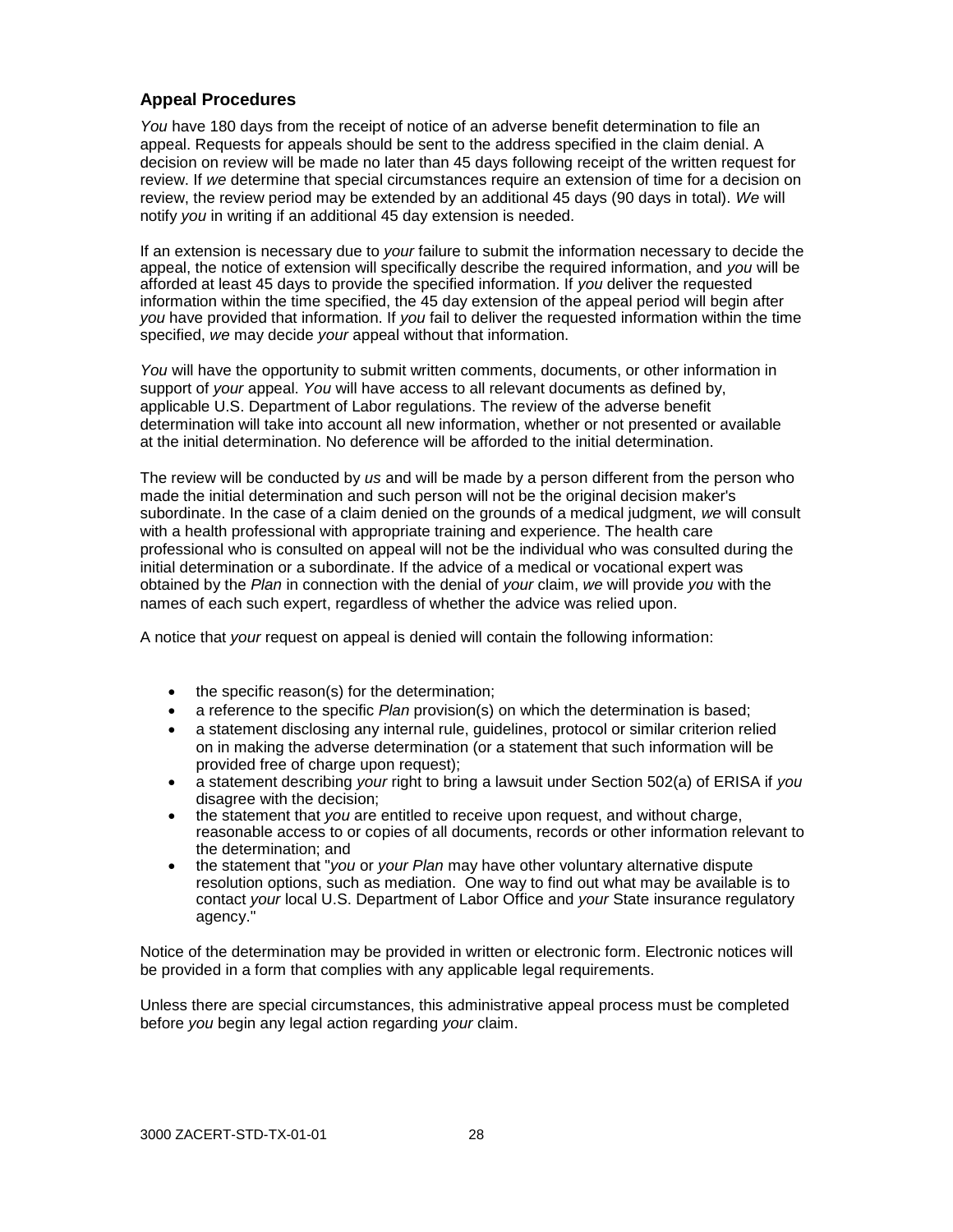## **Other Rights**

The Company, for itself and as claims fiduciary for the *Plan*, is entitled to legal and equitable relief to enforce its right to recover any benefit overpayments caused by *your* receipt of *deductible sources of income* from a *third party*. This right of recovery is enforceable even if the amount *you* receive from the *third party* is less than the actual loss suffered by *you* but will not exceed the benefits paid *you* under the *Policy.* The Company and the *Plan* have an equitable lien over such sources of income until any benefit overpayments have been recovered in full*.*

## **Delegation Of Authority**

The *Plan*, acting through the *Plan Administrator*, Zurich American Life Insurance Company delegates to and its affiliate's authority to make benefit determinations under the *Plan*. The Company may act directly or through their *employees* and agents or further delegate their authority through contracts, letters or other documentation or procedures to other affiliates, persons or entities. Benefit determinations include determining eligibility for benefits and the amount of any benefits, resolving factual disputes, and interpreting and enforcing the provisions of the *Plan*. All benefit determinations must be reasonable and based on the terms of the *Plan* and the facts and circumstances of each claim.

Once *you* are deemed to have exhausted *your* appeal rights under the *Plan*, *you* have the right to seek court review under Section 502(a) of ERISA of any benefit determinations with which *you* disagree. The court will determine the standard of review it will apply in evaluating those decisions.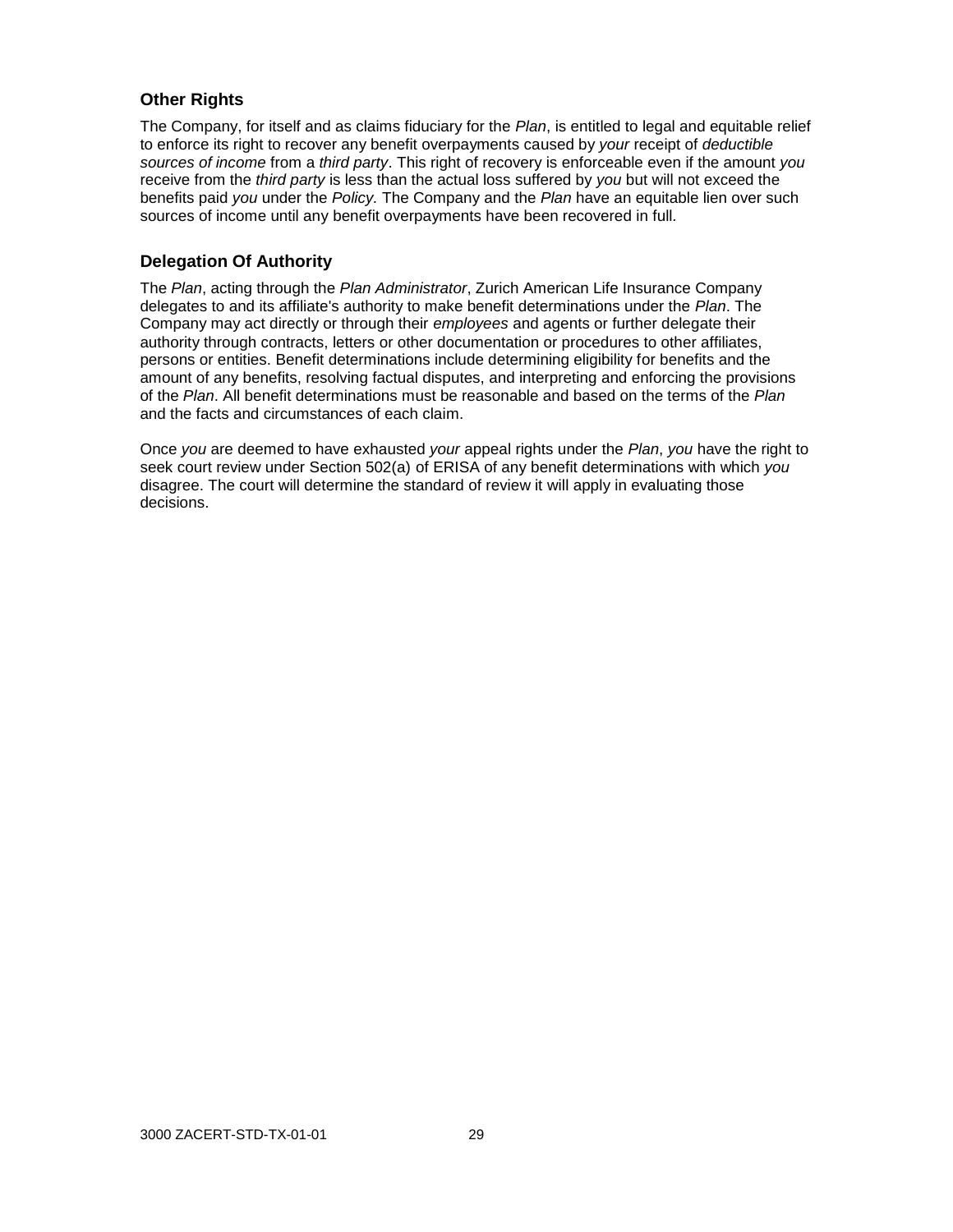# **GLOSSARY**

General definitions used throughout this Certificate include:

**Accident** means a sudden unforeseeable external event that caused bodily *injury* to an *Insured* while coverage is in force under the *Policy*.

**Active Employment** means *you* are working for *your employer* for earnings that are paid regularly and that *you* are performing the *material and substantial duties of your regular occupation. You* must be working at least the minimum number of hours as described under *eligible class(es)* in each *Plan*.

*Your* work site must be:

- *your employer's* usual place of business;
- an alternative work site at the direction of *your employer*, other than *your* home unless clear specific expectations and duties are documented;
- a location to which *your* job requires *you* to travel; or
- at a location to which *your employer's* business requires *you* to live for an extended period of time.

Normal vacation is considered *active employment*.

If *your* employment status is being continued under a severance or termination agreement, *you* will not be considered in active employment. Temporary and seasonal workers are excluded from coverage.

**Administrator** means Zurich American Life Insurance Company.

**Appropriate Care** means the determination of an accurate and medically supported diagnosis of the *Insured's* disability, or ongoing medical treatment and care of the *Insured's* disability by a *physician* that conforms to generally-accepted medical standards, including frequency of treatment and care.

**Benefit Amount; Benefit Payable** means the Disability Income payable to *you* according to the terms of the *Policy*.

**Confined or Confinement** means a *hospital* stay of at least eight (8) hours per day.

 **Covered Weekly Earnings** means *your* gross *we*ekly *income* from *your employer* in effect just prior to *your* date of disability. It includes *your* total *income* before taxes. It is prior to any deductions made for pre-tax contributions to a qualified deferred compensation plan, section 125 plans, or flexible spending account.

 It does not include *income* received from commissions, bonuses, overtime pay, any other extra compensation, or income received from sources other than *your employer*.

**Credible Coverage** means *you* had prior coverage under a group *disability benefit plan* or a *disability benefit plan*.

**Deductible Sources of Income** means *income* from the deductible sources listed in the *Plan* that *you* receive or are entitled to receive while *you* are disabled. This *income* will be subtracted from *your gross disability benefit*.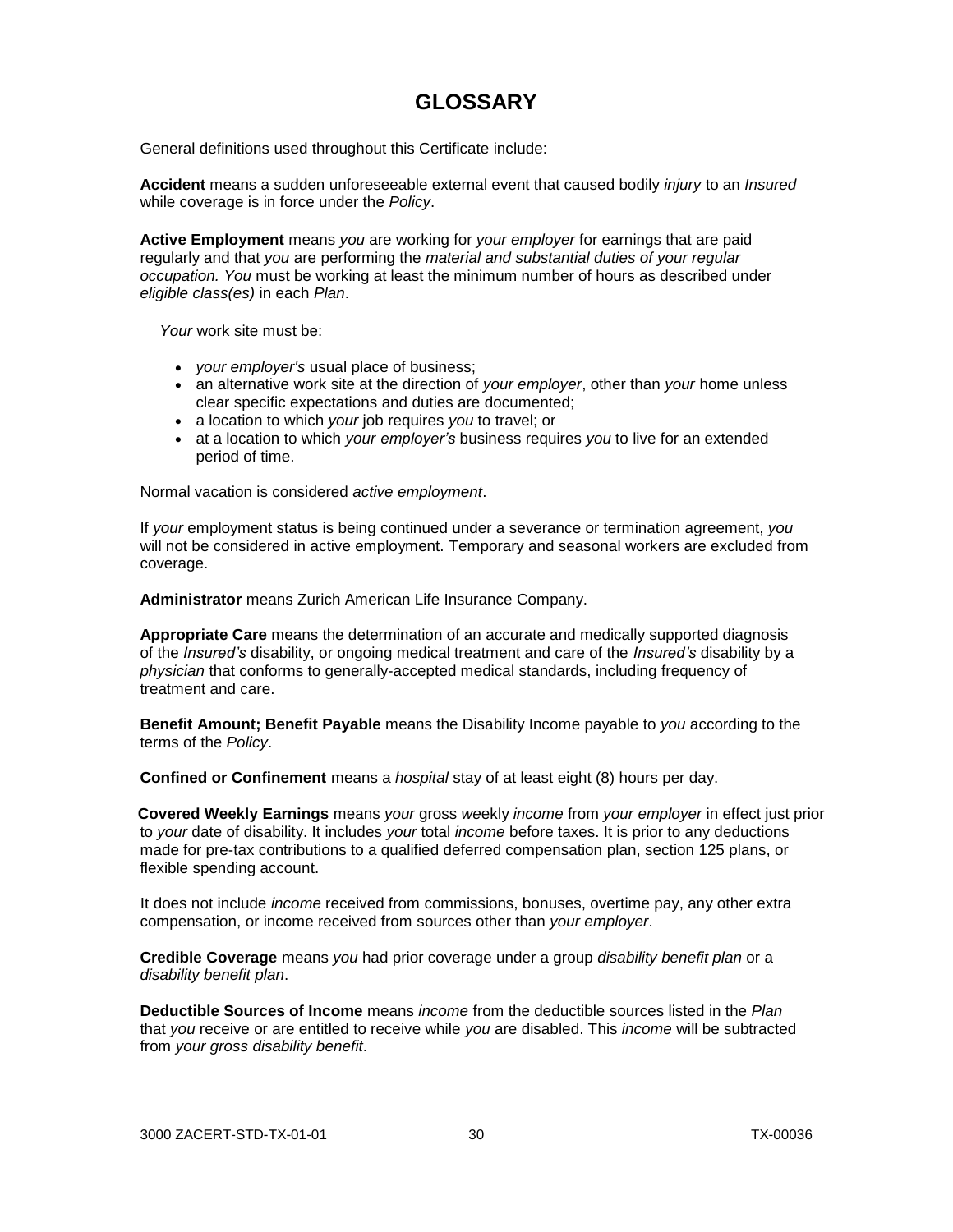**Disability Benefit** when used with the term *retirement plan*, means money which:

- is payable under a *retirement plan* due to a disability, as defined in the *Plan*; and
- does not reduce the amount of money, which would have been paid as retirement benefits which would have been paid as retirement benefits under the *Plan* if the disability had not occurred. (If the payment does cause a reduction, it will be considered a retirement benefit as defined in this certificate).

**Disability Earnings** are the earnings *you* receive while *you* are disabled and working. *Salary continuation* paid to supplement *your disability earnings* will not be considered payment for work performed.

**Eligible Classes** means the classes of *employees* that *your employer* has selected as being eligible to receive coverage under a *Plan*. *Your employer* alone determines the criteria that is used to define the *eligible class(es)* for insurance coverage under this *Plan*. *Your employer* alone also sets the criteria and determines if *you* are in an *eligible class* to receive coverage under this *Plan*. *We* will rely on the representation(s) of the *employer* as to *your* eligibility for coverage under this *Plan* and as to any fact concerning such eligibility.

**Eligibility Date** means the date *you* become eligible for insurance.

**Elimination Period** means a period of continuous disability that must be satisfied before *you* are eligible to receive benefits from this *Plan*.

**Employee** means a person who is in *active employment* in the United States with the *employer*  and the *employees*, individual proprietors, and partners of one or more affiliated corporations, proprietorships or partnerships if the business of the *employe*r and such affiliated corporations, proprietorships or partnerships is under common control. *Employee* shall exclude in any case, *part-time employees*, temporary *employees* and *employees* who work for the *employe*r less than the number of hours per week indicated in the Benefits Schedule. This term does not include *employees* who normally work less than 30 hours a week for the *employer*.

**Employer** means the *Policyholder* and subsidiaries or affiliates of the *Policyholder* that the *Policyholder* has requested in writing to have included under the *Policy*, and *we* have approved such request.

**Full-Time** means the number of hours set by the *employer* as a regular work day for *full-time employees* in the *Insured's eligible class*.

**Good Cause** means a medical reason preventing *your* participation in the *rehabilitation program*  or in a Transitional Work Arrangement. Satisfactory proof *of good cause* must be provided to *us*.

**Gross Disability Benefit** means the total *benefit amount* for which an *employee* is insured under this *Plan* before *we* subtract *deductible sources of income* and *disability earnings* subject to the *maximum benefit*.

Home Office means 1299 Zurich Way, Schaumburg, IL 60196.

**Hospital or Institution** means an accredited facility licensed to provide care and treatment for the condition causing *your* disability.

**Income** means *income you* earn, while disabled and working, from *your employer* or any other employer. However, any *income* earned by working for another employer will be considered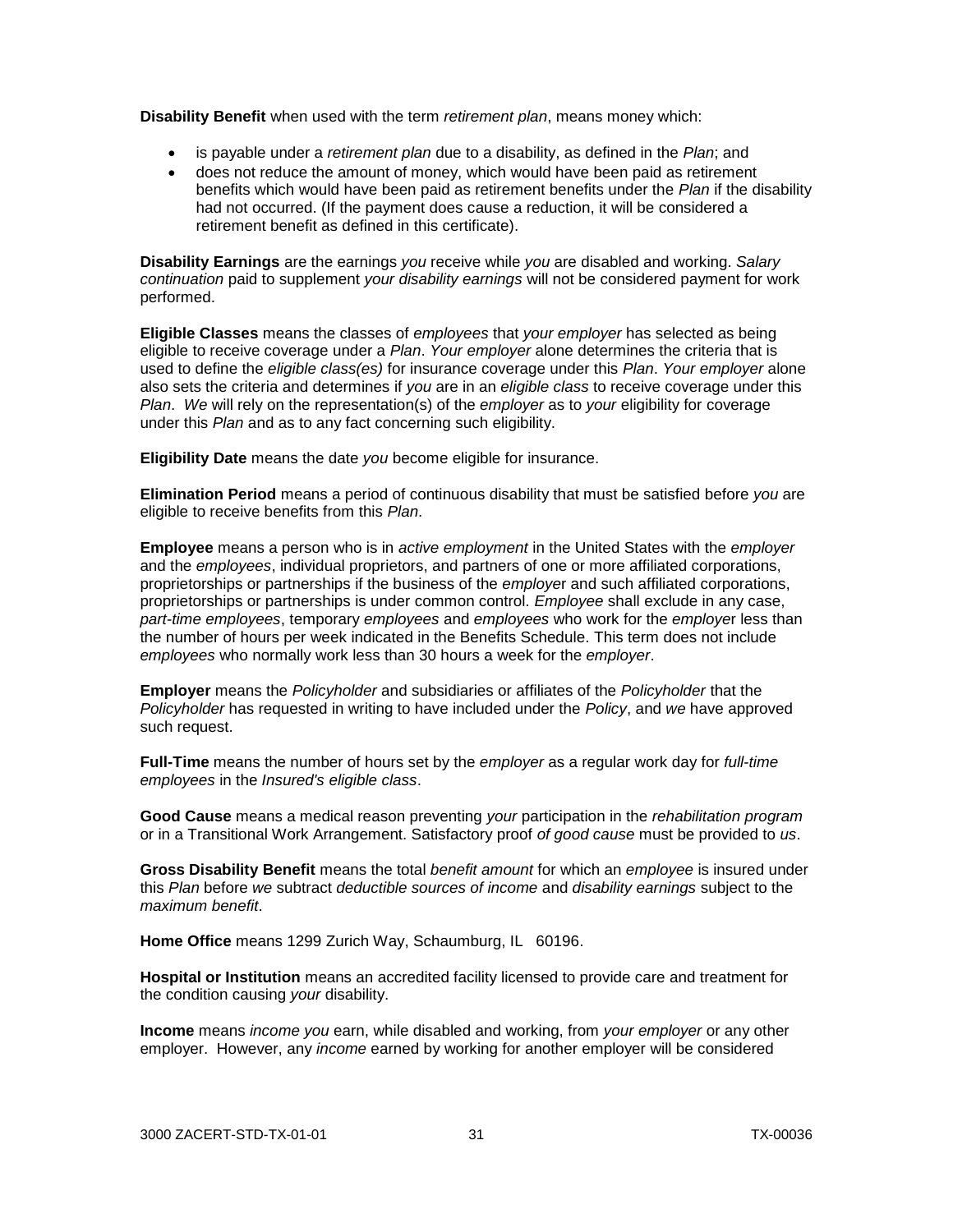*income* only to the extent that it exceeds the amount of *income you* were earning from such employer immediately before *you* became disabled.

**Injury** means bodily *injury* that is a direct result of an *accident* and independent of all other causes. The *injury* must occur and the disability must begin while *you* are covered under this *Plan*. Exception: any disability that occurs more than 60 days after the *injury* will be considered a *sickness* for the purpose of determining benefits under this *Policy*.

**Insured** means any person covered under this *Plan* for whom premium has been paid.

**Law, Plan** or **Act** means the original enactment of the *law*, *plan* or act and all amendments.

**Layoff** or **Leave of Absence** means *you* are temporarily absent from *active employment* for a period of time that has been agreed to in advance in writing by *your employer*. *Your* normal vacation time or any period of disability is not considered a temporary *layoff* or leave of absence.

**Limited** means what *you* cannot or are unable to do.

**Material and Substantial Duties** means duties that:

- are normally required for the performance of *your regular occupation*; and
- cannot be reasonably omitted or modified, except that if *you* are required to work an average in excess of 40 hours per week, *we* will consider *you* able to perform that requirement if *you* are working or have the capacity to work 40 hours per week.

**Maximum Period of Payment** means the longest period of time *we* will make payments to *you.*

**Optional Plan** means the option to purchase additional insurance beyond the Core *Plan*. This insurance is elected and paid for by the *Insured*.

**Partial Disability or Partially Disabled** means as a result of the *illness* or *injury* following a period of total disability for which benefits were payable, *we* will pay a *partial disability benefit* if *you*:

- are *partially disabled* within 31 days of the date *your* total disability benefits cease; and
- give *us* upon request and at *your* own expense, proof of continued disability.

**Part-Time Basis** means the ability to work and earn between 20% or more of *your* covered weekly earnings.

**Payable Claim** means a claim for which *we* are liable under the terms of the *Policy*.

**Physician** means a person performing tasks that are within the limits of his or her medical license; and

- a person who is licensed to practice medicine, and prescribe and administer drugs and medicines, or to perform surgery; or
- a person with a doctoral degree in Psychology (Ph.D. or Psy.D.) whose primary practice is treating patients; or
- a person who is a legally qualified medical practitioner according to the *laws* and regulations of the governing jurisdiction.

*We* will not recognize *you* or a person related to *you* as a physician for a claim that *you* send to *us*. This includes but not limited to *your spouse*, children, parents, siblings, brother-in-laws, sisterin-laws, or step children.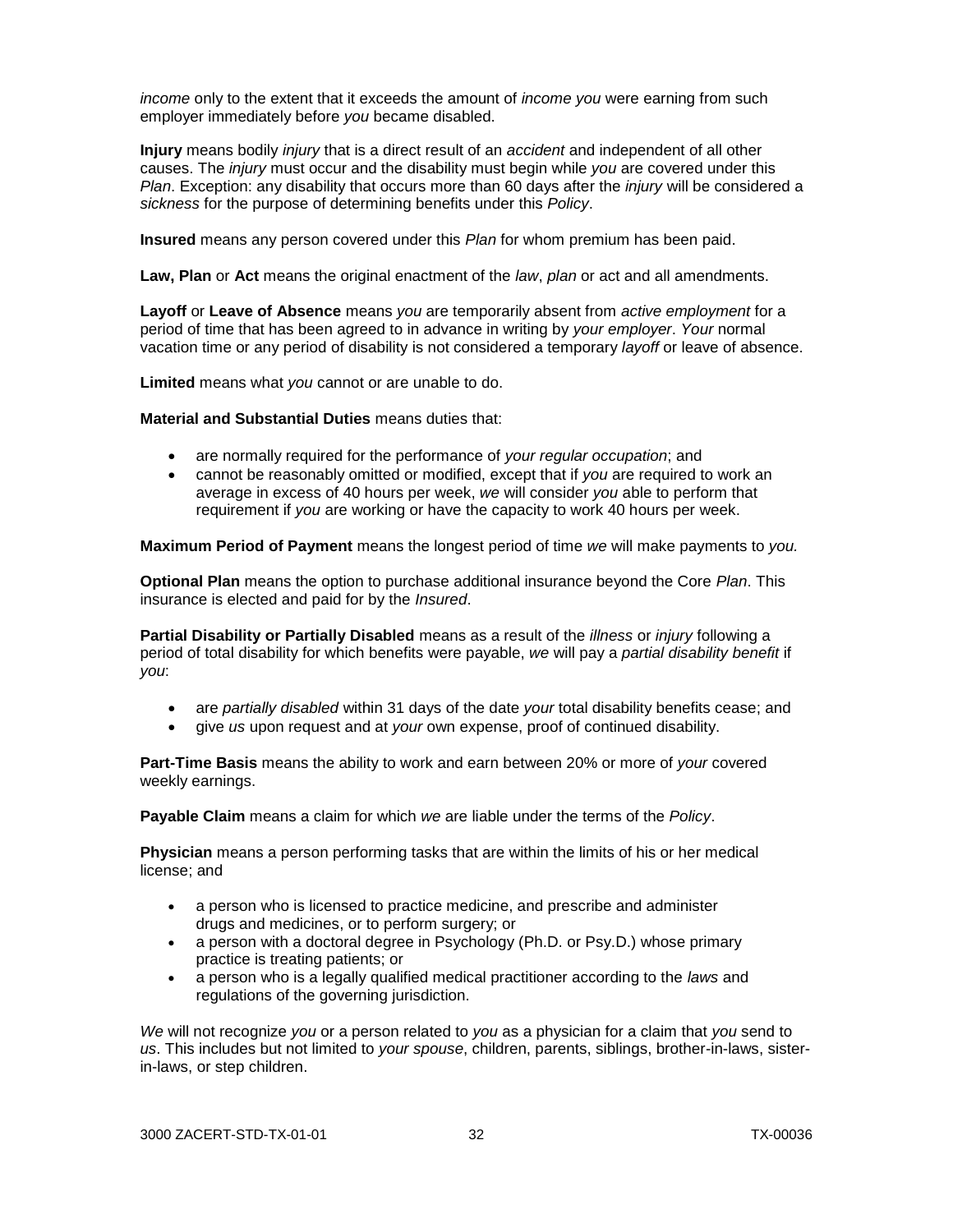**Plan** means a line of coverage under the *Policy*.

**Policy** means the group insurance *Policy* obtained by the *Policyholder* under which *your employer* participates and receives group Short Term Disability insurance to cover eligible *employees*.

**Policyholder** means an *employer* who as applied for coverage under the *Policy* for eligible *employees*.

 **Pre-Existing Condition** means a condition for which *you* received medical treatment, consultation, care or services including diagnostic measures, or took prescribed drugs or medicines for *your* condition during the given period of time as stated in the *Plan*.

**Prior Plan** means the *Plan* of insurance providing similar benefits sponsored by the *employer* in effect directly prior to the *Policy* effective date.

**Reasonable Occupation** means any gainful activity for which *you* are, or may reasonably become fitted by education, training, or experience; and which results in, or can be expected to result in an *income* of more than:

- 60% of *your* covered *weekly earnings*;
- or if less, the amount of the *maximum weekly benefit*.

**Reasonable Accommodation** means modifications or adjustments to a job, an employment practice or the work environment that makes it possible for a disabled person to perform the material duties of their occupation without causing undue hardship to any *employer*. It must meet federal standards of *reasonable accommodation* as detailed in the Americans with Disabilities Act of 1991 and any later amendments.

**Recurrent Disability** means a disability, which is:

- caused by a worsening in *your* condition; and
- due to the same cause(s) as *your* prior disability for which *we* made a Short Term Disability payment, or *you* satisfied *your* elimination period.

#### **Regular Care** means:

- *you* personally visit a *physician* as frequently as is medically required, according to generally accepted medical standards, to effectively manage and treat *your* disabling condition(s); and
- *you* are receiving the most appropriate treatment and care, which conform with generally accepted, medical standards, for *your* disabling condition(s) by a *physician* whose specialty or experience is the most appropriate for *your* disabling conditions(s) according to generally accepted medical standards.

**Regular Occupation** means the occupation *you* are routinely performing when *your* disability begins. *We* will look at *your* occupation as it is normally performed in the national economy, instead of how the work tasks are performed for a specific *employer* or at a specific location.

**Rehabilitation Program** means a program, approved by *us*, designed to assist *you* to return to work.

**Retirement Plan** means a defined contribution plan or defined benefit plan. These are plans, which provide retirement benefits to *employees* and are not funded entirely by *employee*